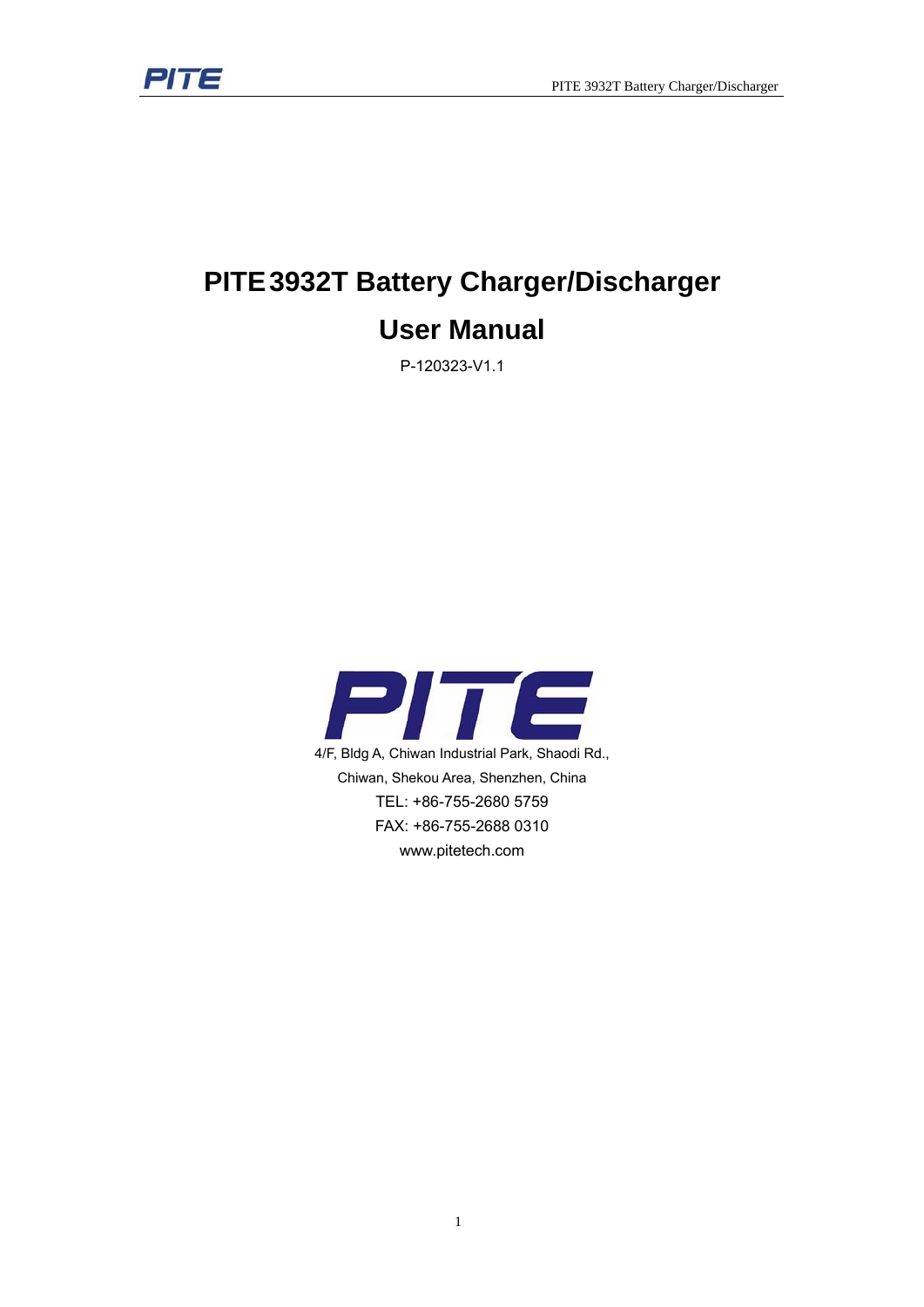

# **Catalogue**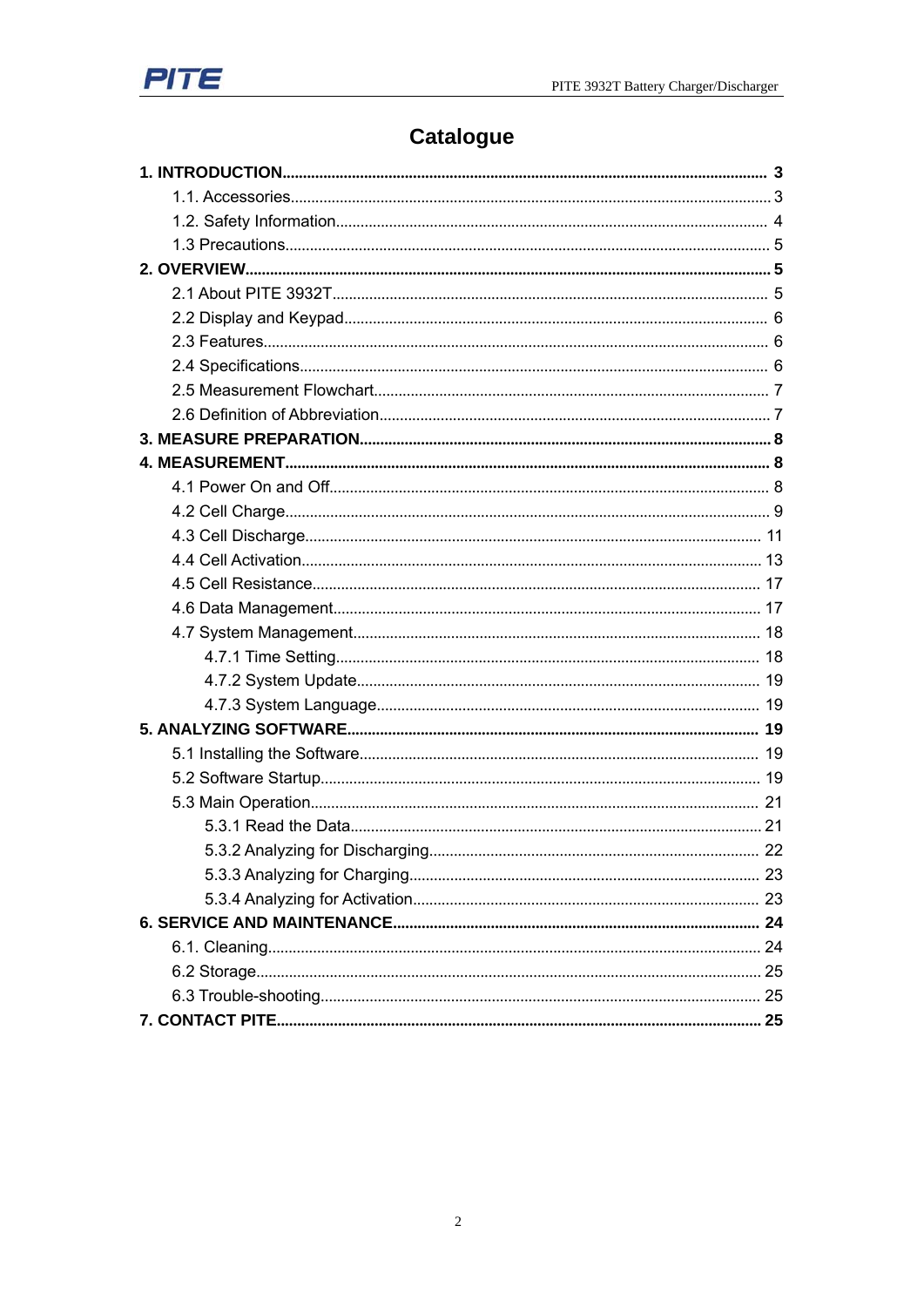

# **1. INTRODUCTION**

This Users Manual gives full information on how to use PITE 3932T Battery Charger/Discharger safely and effectively. Please read the manual carefully so as to obtain maximum performance of the unit and its accessories.

WARNING: Read this manual completely before connecting and powering on the unit to avoid possible damage caused by improper use of this instrument.

# **1.1. Accessories**

After receiving the PITE 3932T, please check it carefully as below:

- Ensure that no damage occurred during transportation. Upon any damage or failure of operation based on this instrument, please contact your supplier immediately.
- Make sure you have each items below
- 1. PITE 3932T main unit (1)
- 2. Carrying case (1)
- 3. Voltage testing lead with two clamps (1)
- 4. Load cable (black & red) (2)
- 5. User Manual (1)
- 6. Analyzing software CD (1)
- 7. AC power cord (1)

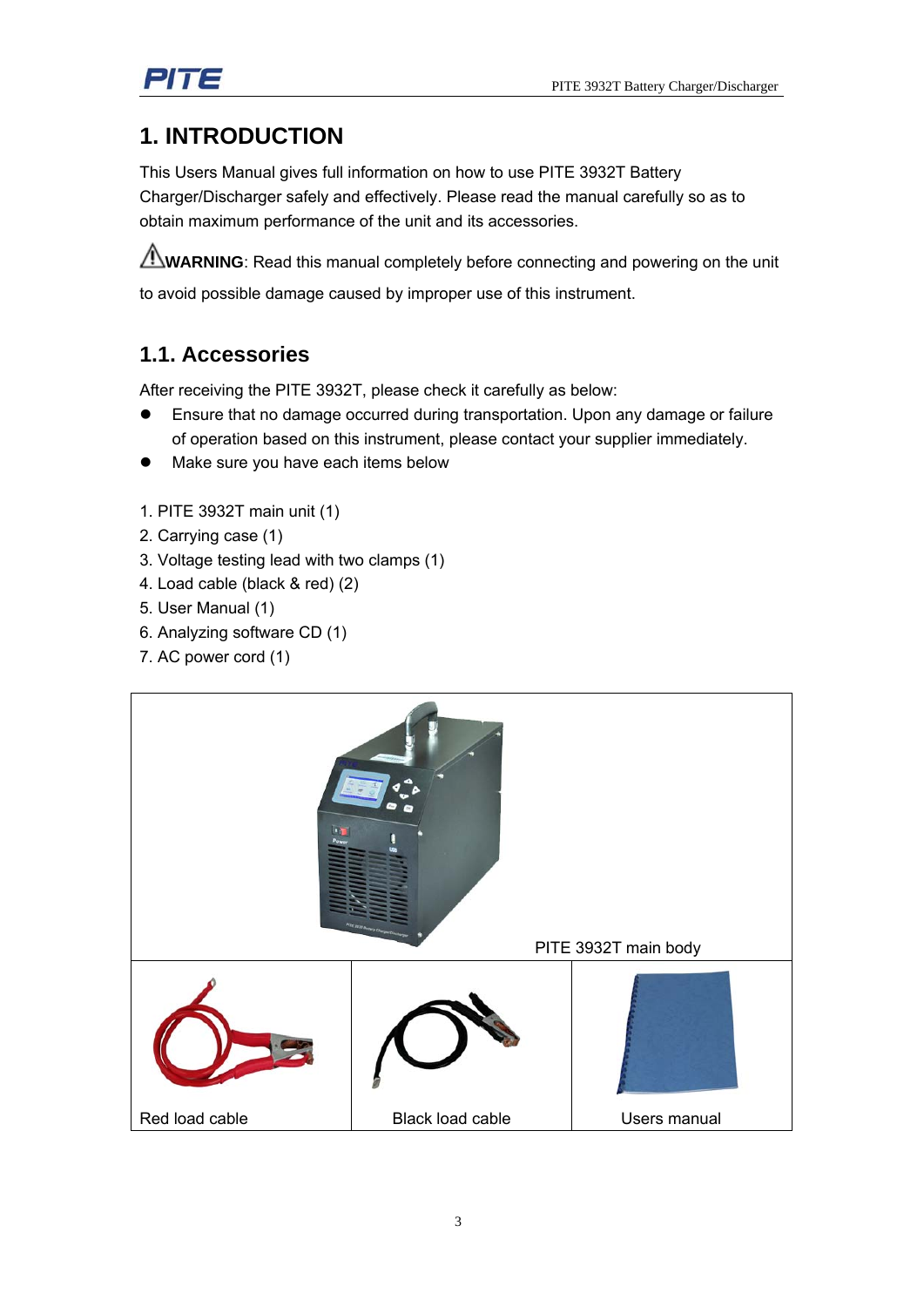

|                       |               | Voltage testing<br>with<br>lead |
|-----------------------|---------------|---------------------------------|
| Analyzing Software CD | AC power Cord | two clamps                      |

# **1.2. Safety Information**

For your protection, please read this safety information completely before operating the PITE 3932T. Carefully observe all warnings, precautions and instructions.

 $\bigwedge$  WARNING: Servicing described in this manual is to be done only by qualified personnel. To avoid electrical shock, do not service the instrument unless you are qualified to do so.

|                | Safety testing has been done on this instrument thoroughly          |
|----------------|---------------------------------------------------------------------|
| <b>ADANGER</b> | before shipment. However, mishandling during use could result       |
|                | in injury or other bad consequences, as well as damage to the       |
|                | instrument. Make sure that you understand the instructions and      |
|                | precautions in the manual before use. We disclaim any               |
|                | responsibility for accidents or injuries not resulted directly from |
|                | instrument defects.                                                 |

#### **Safety Symbols**

Description of symbols used in this manual.

| <b>ANGER</b>   | Indicates correct operation to prevent an extreme hazard that<br>could result in seri ous injury or other bad consequences to<br>users.   |
|----------------|-------------------------------------------------------------------------------------------------------------------------------------------|
| <b>NARNING</b> | Indicates correct operation to prevent a significant hazard that<br>could result in serious injury or other bad consequences to<br>users. |
| CAUTION        | Indicates correct operation to prevent possible injury to users<br>or damage to the instrument.                                           |
| <b>NOTE</b>    | Indicates advisory items related to perfor mance or correct<br>operation of the instru ment.                                              |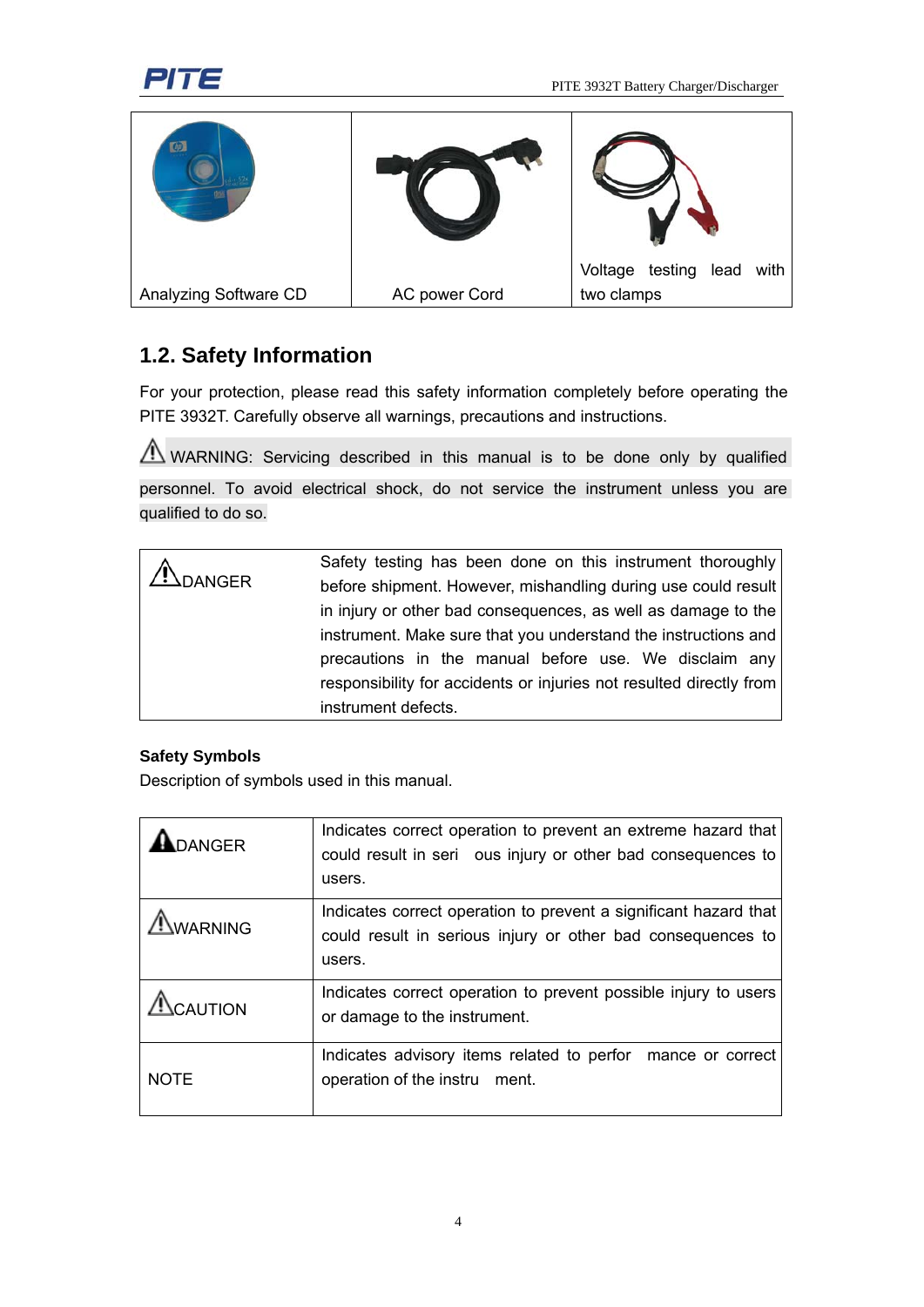

# **1.3 Precautions**

To avoid electrical shock or fire, read these precautions first before using the unit:

- Except as explained in this manual, do not attempt to service this equipment yourself.
- Do not operate the PITE 3932T around explosive gas or vapor.
- $\bullet$  Use only insulated load cables, and test leads as supplied with the PITE 3932T
- Before use, inspect the PITE 3932T, load cables, test leads and accessories for mechanical damage and replace when damaged. Look for cracks or missing plastic. Pay special attention to the insulation surrounding the connectors.
- Remove all clamps, test leads and accessories that are not in use.
- Do not apply input voltages above the rating of the instrument.
- Before use, check that the selected/indicated voltage ranges on the PITE 3932T matches the local line power voltage and frequency.
- Proper installation is essential to the correct functioning of your analyzing software CD. If you have any questions about installation, please contact us for assistance.
- After testing battery, there is high temperature inside the main body of PITE 3932T. Therefore, please keep the unit powered on to evaporate the heat for at least 5 minutes. Do not shut down the unit right after testing. This is very important ensure the good performance of all electronic parts inside the main body.

This manual describes the general installation and use of the test equipment. If your system has features or accessories not addressed in this manual, please contact us.

# **2. OVERVIEW**

## **2.1 About PITE 3932T**

PITE 3932T is a compact unit for daily maintenance of single cell, especially for old cells. It plays three roles: charger, discharger and activator, which will facilitate your maintenance for batteries. These three functions could be used individually or comprehensively. When used comprehensively, lag-out battery will experience low-volt constant current charging and discharging singly or in multi-circles (1~99). By activating the disabled active material on battery electrode plate, it amends the battery malfunction caused by chemical failure and thus boosts the capacity of old battery. Activation curve and certain parameters (e.g.: voltage and resistance) will display on screen as activation ends.

Battery activation is very significant for resources utilization and efficiency increasing. However, it is important to know that not all weak batteries could be activated by PITE 3932T. It can only amend the weak batteries whose bad condition is caused by chemical malfunction instead of physical failure such as short-circuit of electrode plate.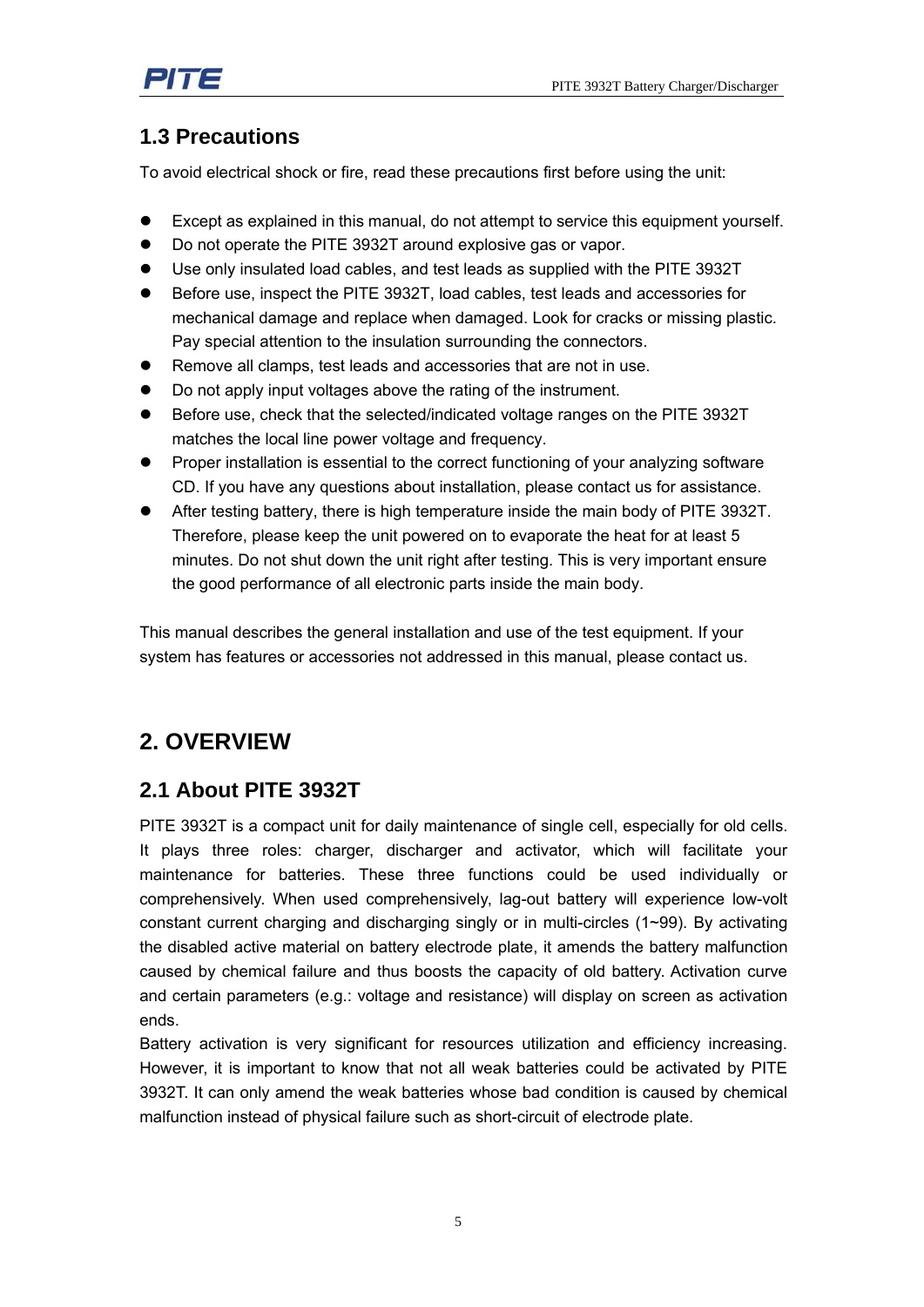

# **2.2 Display and Keypad**

PITE 3932T main body has two ways of operation, by touch screen and keypad. Both ways have same operation effect. Operation of keypad will be as below:



Keys Operation:

| Key        | <b>Functions</b>                               |  |  |
|------------|------------------------------------------------|--|--|
|            | Change the numbers of parameters               |  |  |
|            | Move to orient different options for changing. |  |  |
| <b>ENT</b> | 1. Confirm the selection or option             |  |  |
|            | Confirm input<br>2.                            |  |  |
| <b>ESC</b> | Return to the previous page                    |  |  |
|            | End testing.                                   |  |  |

### **2.3 Features**

- $\Leftrightarrow$  Portable device
- $\Leftrightarrow$  User friendly
- Well designed and easy-to-do
- $\Diamond$  Powerful functions with 3 in 1 (discharger, charger and activator)
- $\Diamond$  Accurate data results and vivid waveforms
- $\Diamond$  Integrated functions for displaying, controlling and loading
- $\Diamond$  Password management in key parts
- $\Diamond$  Safety circuits to prevent damage to cells
- $\Diamond$  Longtime monitoring of cell condition
- $\Diamond$  Direct USB drive for data transferring
- $\Diamond$  Convenient analysis software in PC
- $\Leftrightarrow$  Software system updatable

#### **2.4 Specifications**

| <b>Technical Specification</b> | <b>Measurement Mode</b>             | <b>Resolution</b> | <b>Accuracy</b> |
|--------------------------------|-------------------------------------|-------------------|-----------------|
| <b>Charging Current</b>        | 1-100A (cell: 2V) 1-30A (cell: 12V) | 1A                | 1Α              |
|                                | 1-30A(cell:6V)                      |                   |                 |
| <b>Discharging Current</b>     | 1-100A(cell:2V) 1-30A(cell:12V)     | 1А                | 1Α              |
|                                | $1-30A$ (cell:6V)                   |                   |                 |
| <b>Charging Voltage</b>        | $1.7 - 2.4V(2V)$ 5.4-7.2V(6V)       | 0.1V              | 0.25%           |
|                                | 10.2-15V(12V)                       |                   |                 |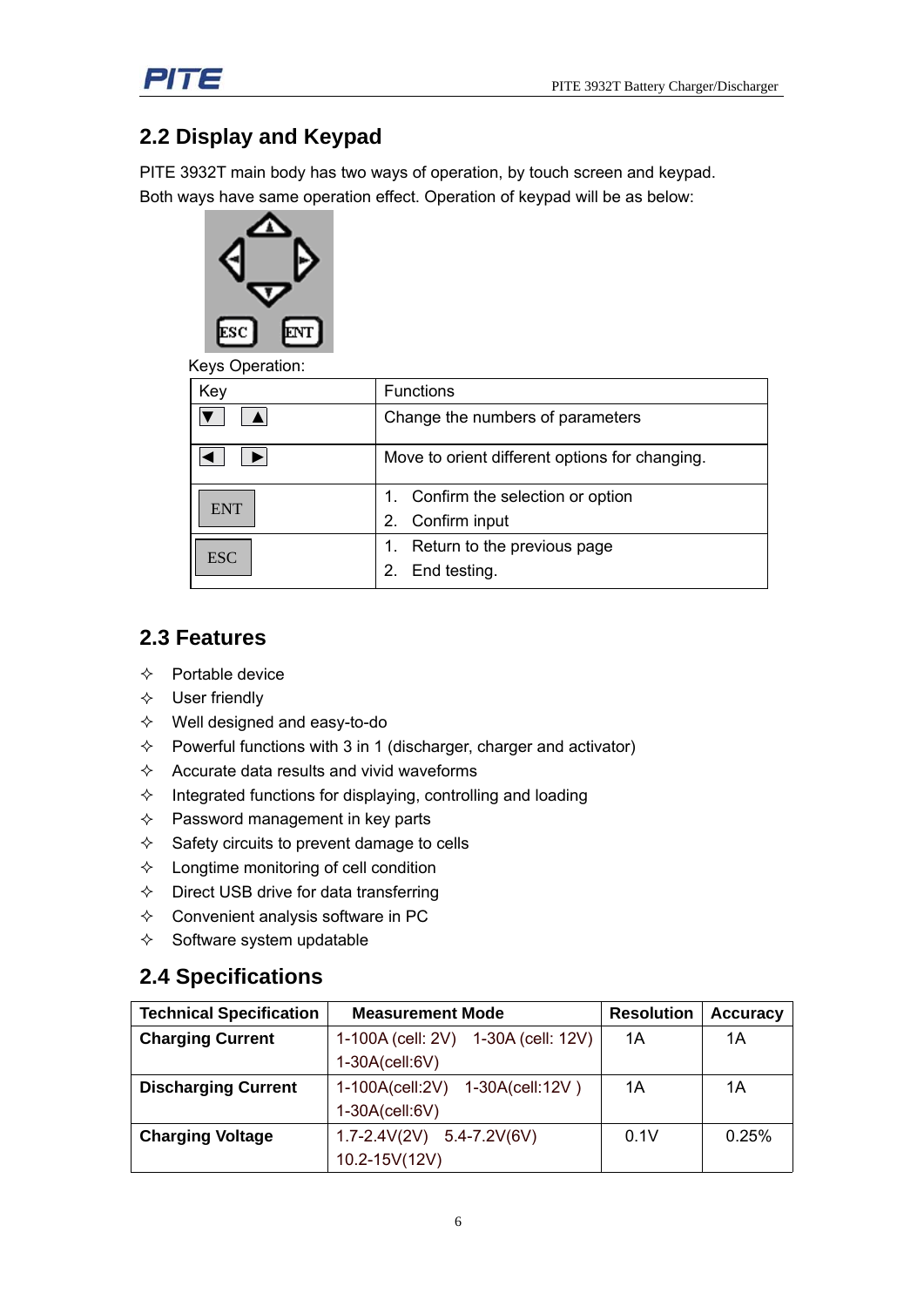

| <b>Discharging Voltage</b>   | 0.25%<br>$1.7 - 2.4V(2V)$ 5.4-7.2V(6V)<br>0.1V |  |  |
|------------------------------|------------------------------------------------|--|--|
|                              | 10.2-15V(12V)                                  |  |  |
| <b>Power Supply</b>          | AC 220V±10%                                    |  |  |
| <b>LCD Display</b>           | $128*64$ pixels                                |  |  |
| <b>Operating Temperature</b> | $5^{\circ}\text{C} \sim 50^{\circ}\text{C}$    |  |  |
| <b>Operating Humidity</b>    | $5\%{\sim}90\%$ RH                             |  |  |
| <b>Dimension</b>             | 40x30x20cm                                     |  |  |
| <b>Net Weight</b>            | $10$ Kg                                        |  |  |
| <b>Communication Port</b>    | USB                                            |  |  |

# **2.5 Measurement Flowchart**

The measurement workflow is described below

| Measurement                  | 1. Connect AC power cord                                   |  |  |
|------------------------------|------------------------------------------------------------|--|--|
| Preparations                 | 2. Connect testing leads                                   |  |  |
|                              | 3. Turn the power on                                       |  |  |
| <b>Start Measurement</b>     | Select measuring mode                                      |  |  |
|                              | Read testing results<br>2.                                 |  |  |
| <b>Ending of Measurement</b> | Disconnect the testing leads from the testing cell         |  |  |
|                              | Turn off the power<br>2.                                   |  |  |
|                              | Pulling out the AC power cord<br>3.                        |  |  |
| Data uploading               | 1. To load the measuring data to PC, insert a USB drive in |  |  |
|                              | PITE 3932T and transfer the data                           |  |  |
|                              | Data system management on PC<br>2.                         |  |  |

 $\triangle$  WARNING: There are high voltage and current in the cell and PITE 3932T

components. Only qualified personnel can perform all these measuring procedure. Pay attention to electrical and chemical safety precautions in cell installation and removing, testing leads connection and measurements.

# **2.6 Definition of Abbreviation**

Below are the definitions of all the abbreviated words used in the operating software of PITE 3932T Battery Charger/Discharger.

| <b>Abbreviation</b> | <b>Full name</b>  | <b>Abbreviation</b> | <b>Full name</b> |
|---------------------|-------------------|---------------------|------------------|
| Act-res             | activation result |                     | current          |
| adj                 | adjust            | imin                | short time       |
| Alr                 | already           | M                   | minute           |
| $\mathsf{C}$        | capacity          | Paral               | Parallel         |
| calib               | calibration       | param               | parameter        |
| Case                | acquisition case  | pls                 | please           |
| CHG                 | charge            | S                   | second           |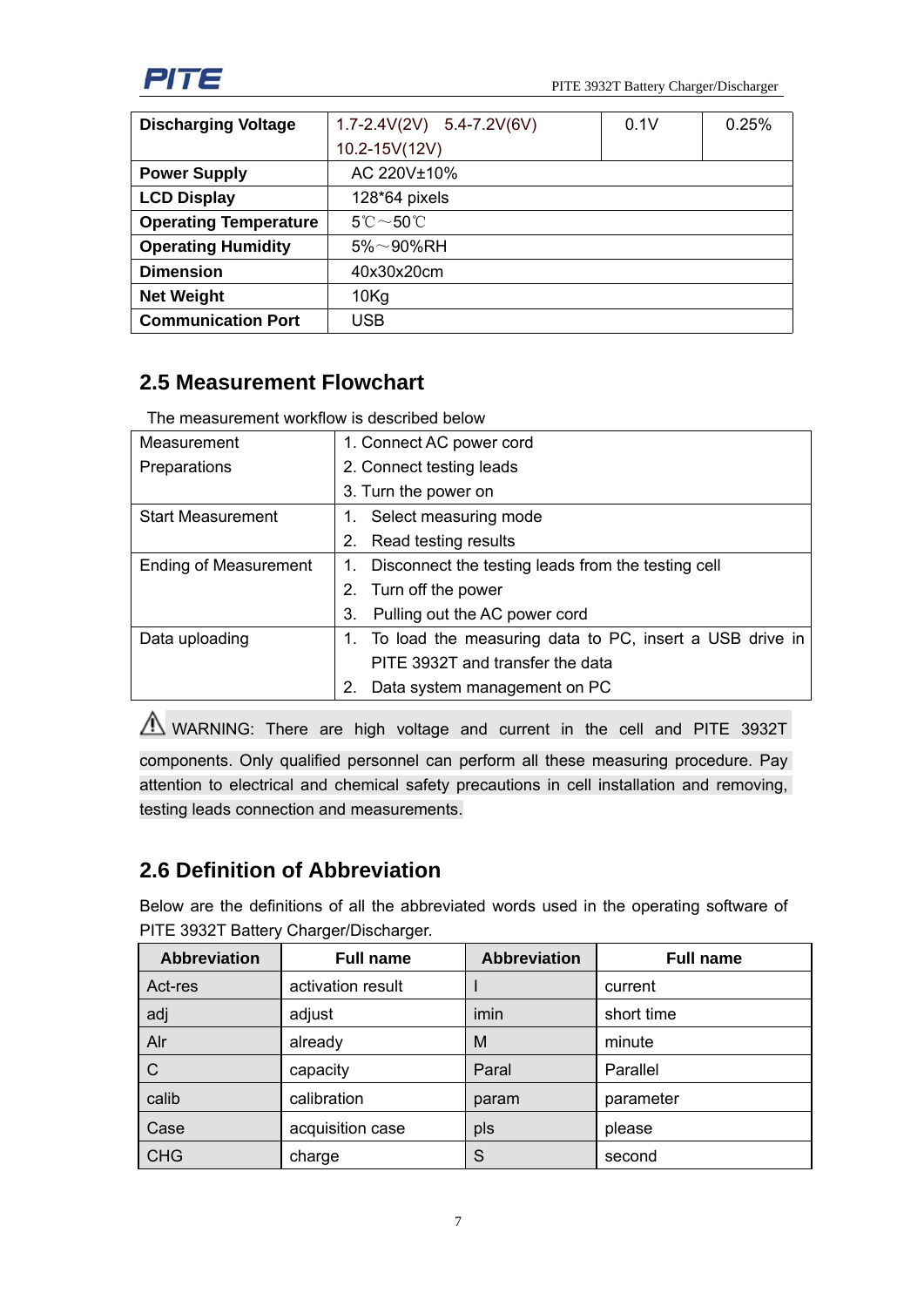

| comm       | communication     | span     | time span             |
|------------|-------------------|----------|-----------------------|
| cyc        | cycling           | StableU  | voltage-stabilization |
| del        | delete            | strg/stg | string                |
| dir        | direction         | syst     | system                |
| <b>DIS</b> | discharge         |          | time                  |
| EX         | exit              | tot      | total                 |
| Factory    | Factory parameter | U        | voltage               |
| H          | hour              |          |                       |

# **3. MEASURE PREPARATION**

This section describes how to connect testing leads and AC power cord properly in correct sequence:

- 1. Connect the PITE 3932T to an appropriate AC power supply via power cord.
- 2. Connect the black load cable with PITE 3932T main unit and negative pole of cell, and red cable the positive pole. Please DO NOT connect them reversely.
- 3. Connect one end (one-port-one-cable) of the voltage testing lead with unit. And connect the other two ends with cells: the black clamp with negative pole and red with positive.



WARNING: Make sure that these cables are correctly connected; otherwise the PITE 3932T may not work properly and may become significant damage.

# **4. MEASUREMENT**

## **4.1 Power On and Off**

Press power switch to **ON**. After initialization of about 10 seconds, you will come to the main menu as below: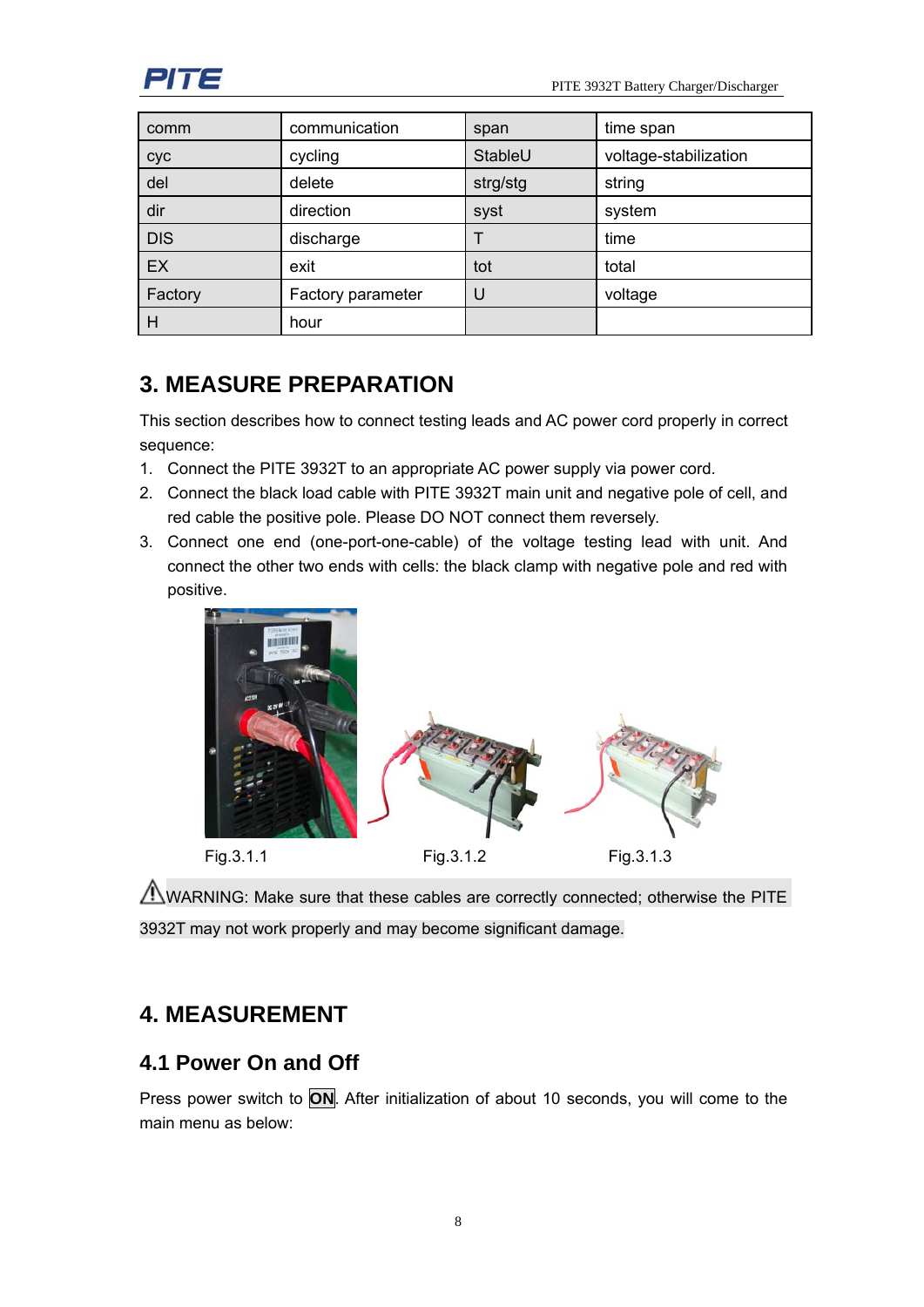# 가て



Fig. 4.1

# **4.2 Cell Charge**

To charge one single battery, please connect the testing leads well and select **[Charge]** in main menu to enter cell charge mode. Press **ENT** to confirm:

**NOTE**: The PITE 3932T has 3 options for different battery types: 2V, 6V and 12V.

|                   |             | П                   | Select model | 0.01012.490U |
|-------------------|-------------|---------------------|--------------|--------------|
| Charge            | Discharge   | Activation          | Select model |              |
|                   |             |                     | 120          | - €          |
| <b>Test InRes</b> | बन्<br>Data | <b>System</b>       |              |              |
|                   |             | 03-19-2012 14:14:45 | <b>Back</b>  | Continue     |





Press **ESC** to go back to upper menu, or press **[continue]** to continuing charge mode, screen will display as below:

| <b>Charge Parameter</b>               | П            |
|---------------------------------------|--------------|
| $Cell C$ :                            | AH           |
| 32<br>Cell No.:                       |              |
| Cutoff U: $ 14.40$                    | $\mathbf{u}$ |
| Current : 10.00                       | Ĥ            |
| $H$ 22<br>$\blacksquare$<br>CHG Time: | М            |
|                                       |              |
| <b>Back</b>                           | Start        |

Fig. 4.2.3

Use the arrow keys for different parameters setting. Charge time should not exceed 48 hours. Press **ENT** or **[Start]** to start charging, or press **ESC** to go back.

#### **NOTE**: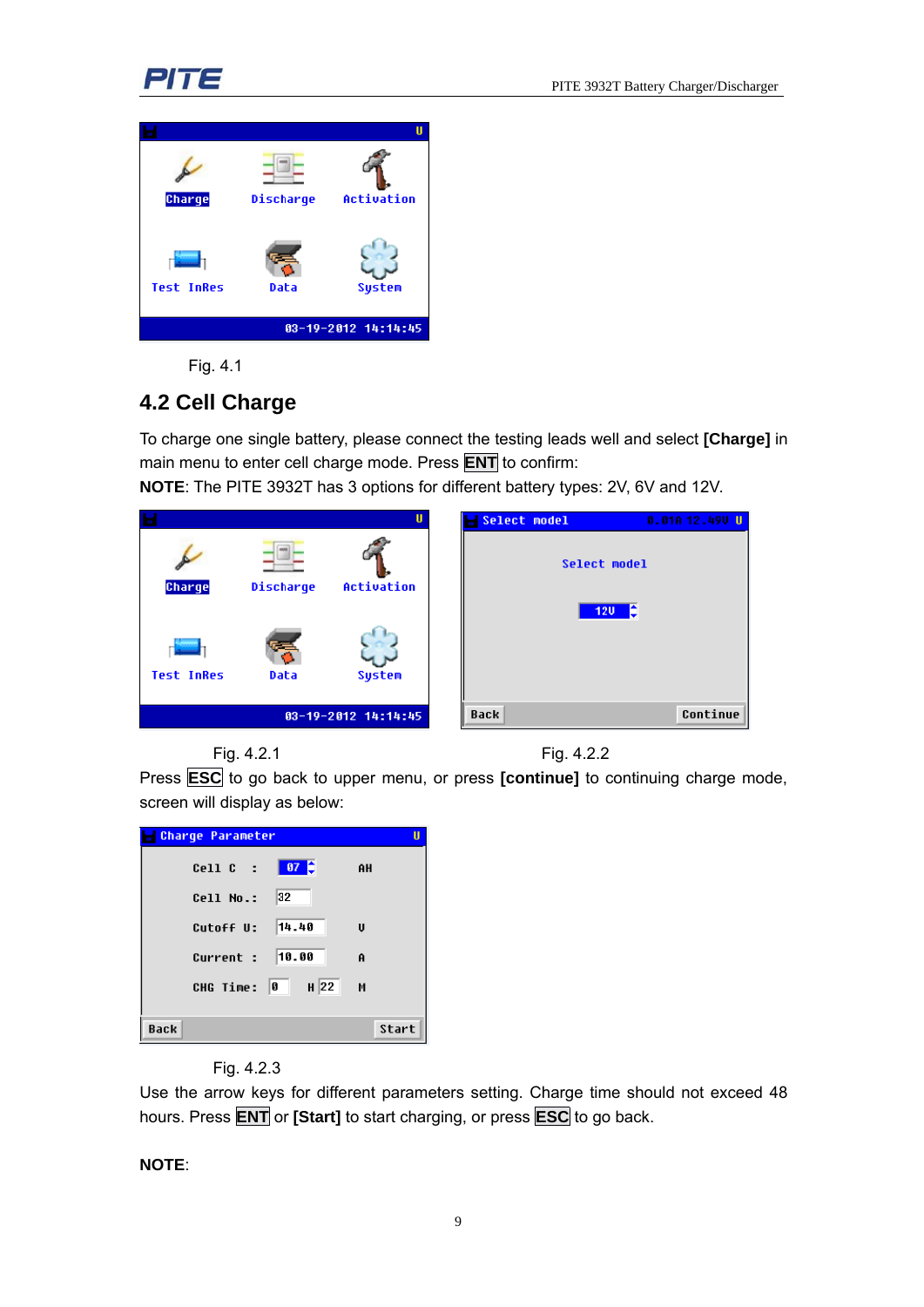1. Setting of cutoff voltage is for the protection of cell. Correct setting of cutoff voltage value will prevent the cell from over charging or over discharging and thus avoid damage to the cell. Following settings are for your reference:

2V cell---Cutoff discharge voltage:1.8 V; cutoff charge voltage: 2.45V

12V cell---Cutoff discharge voltage:10.8 V; cutoff charge voltage: 14.5V

2. Also pay attention to the current setting for cell of small capacity. You are suggested to charge and discharge it with speed of 0.1C, which means that working current is 0.1 time of cell capacity.

After pressing **ENT**, the PITE 3932T will enter charging status as below:



#### Fig. 4.2.4

You can click **[Param]** to check the charging parameter. Or you can click **[Trend]** to check the current & voltage charging curve



After charging is done, wait for 5 minutes for resistance testing and then it will show the charging result to you as below screen. Press  $\leftarrow$  or  $\rightarrow$  arrow key to choose the item you want to check, such as **[Param]**, **[Trend]** , Press **ESC** or **[Back]** to go back to cell charge menu.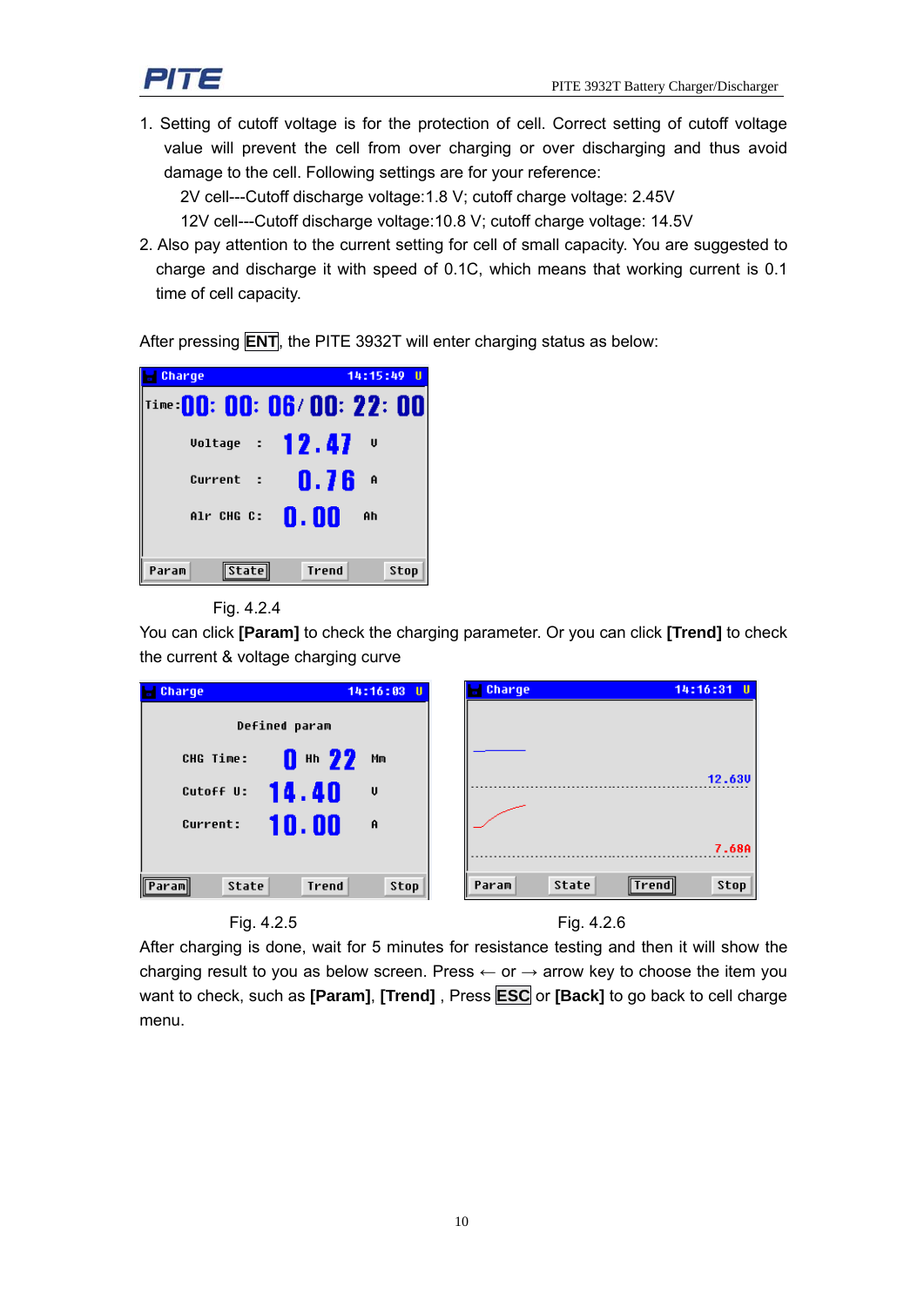



Fig. 4.2.7

# **4.3 Cell Discharge**

To have a discharge testing, please connect the testing leads well and go to main menu and choose **[Discharge]** as below:

| Charge            | Discharge | Activation          |
|-------------------|-----------|---------------------|
| <b>Test InRes</b> | Data      | System              |
|                   |           | 03-19-2012 14:17:32 |

Fig. 4.3.1

Press **ENT** to go to parameters setting screen as below, choose the cell voltage type first:

| <b>Select model</b> | 0.01A 12.46U U | Discharge Parameter                | п |
|---------------------|----------------|------------------------------------|---|
| Select model        |                | Cell C : $\frac{07}{2}$<br>AH      |   |
|                     |                | 45<br>Cell No.:                    |   |
| $120$ $\theta$      |                | 10.80<br>Cutoff U:<br>U            |   |
|                     |                | 10.00<br>Current :<br>$\mathbf{A}$ |   |
|                     |                | DIS Time: 10<br>$H$ 0<br>М         |   |
|                     |                |                                    |   |
| <b>Back</b>         | Continue       | Start<br><b>Back</b>               |   |

Fig. 4.3.2 Fig. 4.3.3

There are five parameters for setting including cell capacity, cell number, cutoff voltage, discharge current and discharge time. Press ←/→ to orient different parameters and ↑/↓ to change the setting values.

NOTE: Total discharge time should not exceed 48 hours.

After the above setting, please press **ENT** or **[Start]** for discharge confirmation. You will see the discharge status as below: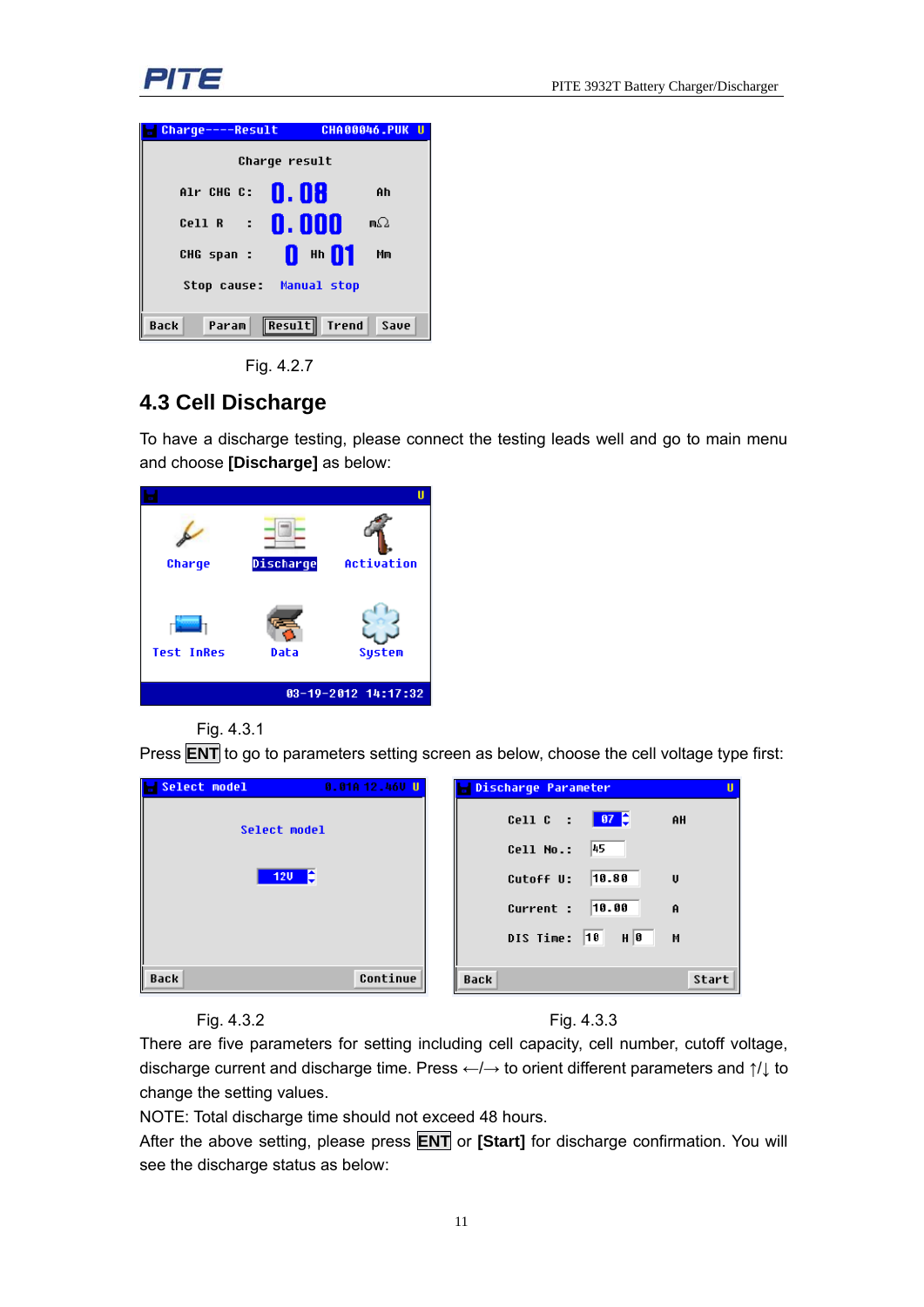

| Discharge             | 14:18:40<br>- 11           |
|-----------------------|----------------------------|
|                       | Time:00: 00: 06/10: 00: 00 |
| Voltage : $12.41$     | v                          |
| Current<br>- 2        | 2.29<br>A                  |
| Alr DIS C:            | 0. ON<br>Ah                |
| <b>State</b><br>Param | Stop<br><b>Trend</b>       |

#### Fig. 4.3.4

You can click **[Param]** to check the discharging parameter. Or you can click **[Trend]** to check the current & voltage discharging curve

| Discharge                        | 14:18:54 U     | Discharge<br>$14:19:12$ U                       |
|----------------------------------|----------------|-------------------------------------------------|
| Defined param                    |                |                                                 |
| $10 - 00$<br>DIS Time:           | Mm             |                                                 |
| 10.80<br>Cutoff U:               | U              | 12.290                                          |
| 10.00<br>Current:                | $\overline{a}$ |                                                 |
|                                  |                | 7.07A                                           |
| State<br><b>Trend</b><br>∥Param∥ | Stop           | <b>State</b><br><b>Stop</b><br>Param<br>∣Trend∥ |

Fig. 4.3.5 Fig. 4.3.7

When discharging finished, wait 5 minutes for resistance testing as in the below screen

| Discharge                                                              | Discharge                                                  |
|------------------------------------------------------------------------|------------------------------------------------------------|
| $15:52:52$ U                                                           | $15:57:54$ U                                               |
| $\boldsymbol{\mathsf{x}}$<br>Waiting<br>Please wait<br>Min 58 Sec left | <b>Testing R</b><br>$\boldsymbol{\mathsf{x}}$<br>Pls Wait. |
| State                                                                  | <b>State</b>                                               |
| <b>Trend</b>                                                           | <b>Trend</b>                                               |
| $\text{Stop}$                                                          | Stop                                                       |
| Paraml                                                                 | Param                                                      |



After testing resistance, press **[OK]** to view discharging result in the below screen: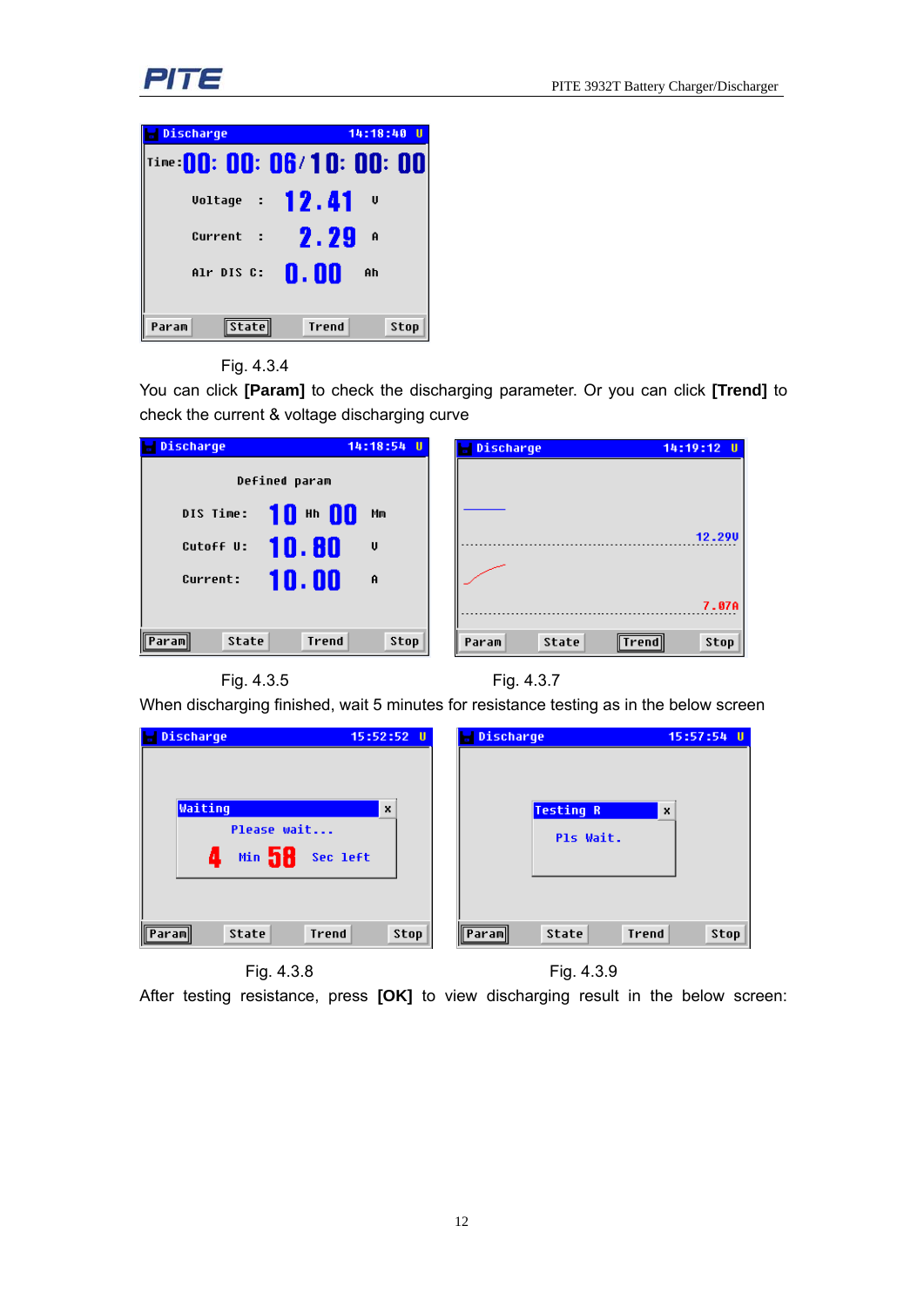

| Discharge<br>U                          | Discharge----Result DIS00163.PUK U                       |
|-----------------------------------------|----------------------------------------------------------|
|                                         | Discharge result                                         |
| Discharge result                        | Alr DIS C $\sqrt{0.10}$<br>Ah                            |
| <b>View data?</b>                       | Cell R : 19.38<br>m $\Omega$                             |
| <b>OK</b><br>∥Cancel∥                   | <b>Hh</b> 11<br>DIS span :<br>Ш<br>Mm                    |
|                                         | Stop cause: Time up                                      |
| <b>State</b><br>Trend<br>Stop<br>Paraml | ∥Result∥<br><b>Trend</b><br>Save<br><b>Back</b><br>Param |

Fig. 4.3.10 Fig. 4.3.11



Press ↓ arrow key to page down, you will see changing curve of current. Press ESC to return back to the upper menu.

# **4.4 Cell Activation**

Like the function of charge and discharge, setting for activation parameters is necessary before operation of activation. Selection of cell type could be 2V, 6V or 12V. Also set cell serial number, discharge voltage lower limit, charge voltage upper limit and cycle times in the same way by using arrow keys. Maximum activation cycle is 9.

Activation process is:

Test battery resistance→Discharging→Test battery resistance→Charging

Highlight and select **[Activate]** in main menu by using the arrow keys. Press **ENT** to confirm. PITE 3932T allows 3 options: 2v, 6v and 12v, choose the right model for the battery.





Fig. 4.4.1 Fig. 4.4.2

Press **[Continue]** to next step, it will show the below page, Use the arrow keys for setting different parameters. After parameter setting , press **[Continue]**.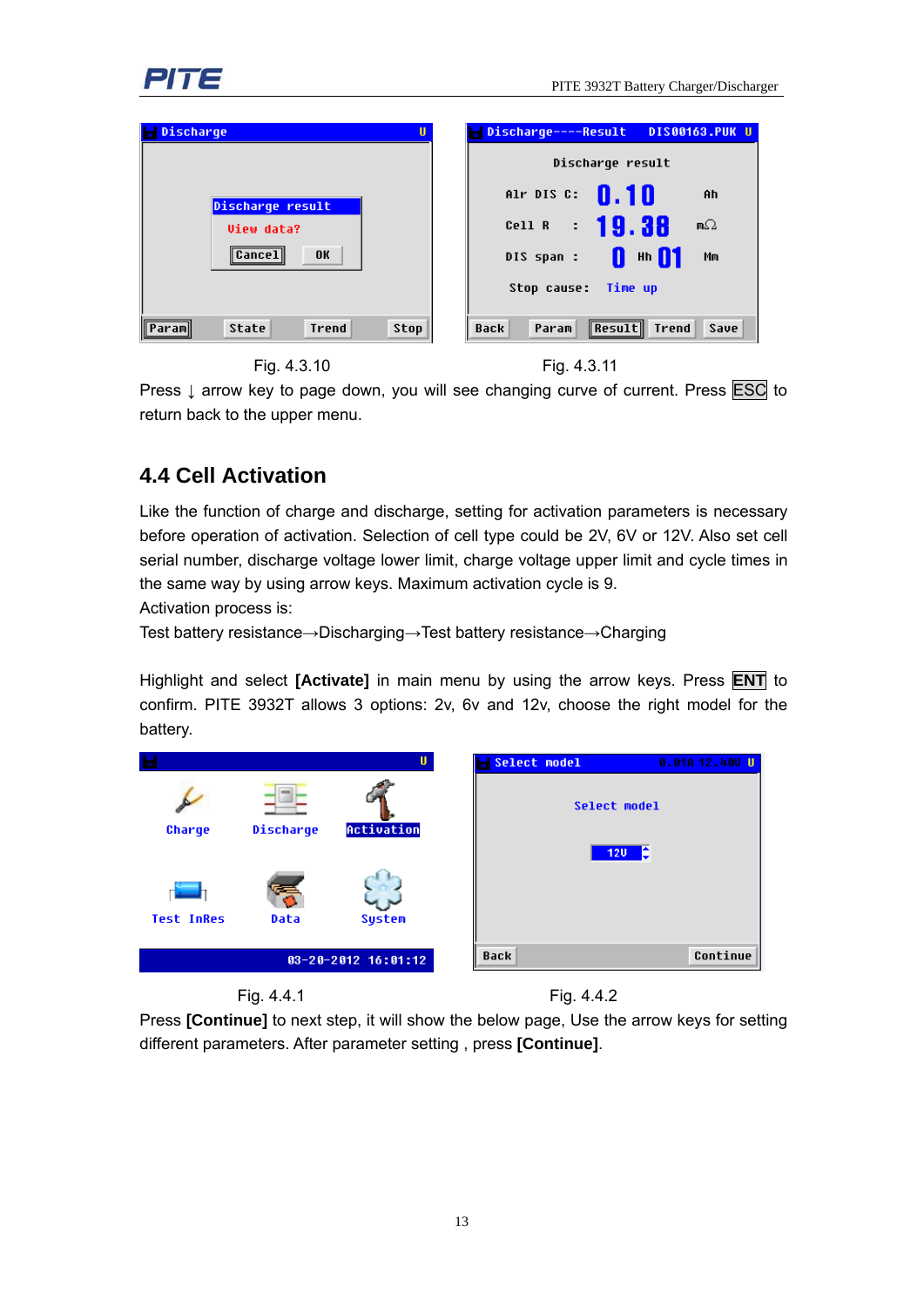

| <b>Activation Parameter</b>              |          |
|------------------------------------------|----------|
| $\frac{1}{2}$ 67 $\frac{1}{2}$<br>Cell C | AH       |
| Cell S/N : 37                            |          |
| DIS U limit: 10.80                       | U        |
| CHG U limit: 14.40                       | U        |
| Cyc times : $ 2 $                        |          |
| <b>Back</b>                              | Continue |

#### Fig. 4.4.3

If the cycles are more than 1, press **[Continue]** to set the parameters of each cycle after the previous setting (In the below screen, I have set the cycle time). Parameters in each cycle include discharge current, discharge time, charge current and charge time. In all cycles of activation, charge time and discharge time should not exceed 18 hours. And total cycle time should not exceed 100 hours.

| <b>Activation Parameter</b><br>U | <b>Activation Parameter</b> |
|----------------------------------|-----------------------------|
| cyc:                             | cyc: 2                      |
| DIS Current: 10.00               | DIS Current: 10.00          |
| $\mathbf{A}$                     | $\mathbf{A}$                |
| 11.                              | : 0                         |
| z 0                              | 11.                         |
| DIS Time                         | DIS Time                    |
| М                                | М                           |
| CHG Current: 10.00               | CHG Current: 10.00          |
| $\mathbf{A}$                     | Ĥ                           |
| z 0                              | $\vert$ 1                   |
| $\sqrt{1}$ $\sqrt{2}$            | 0                           |
| $-M$                             | CHG Time                    |
| CHG Time                         | М                           |
|                                  |                             |
| Continue                         | Continue                    |
| <b>Back</b>                      | <b>Back</b>                 |





After all the settings are confirmed, Press **[Continue]** and please wait 5 minutes, it is testing resistance of the battery. When finishing resistance testing, it begin to discharging, it will show the testing state as below.

| Activation       | $16:05:01$ U | <b>Activation-Dis</b><br>$16:06:09$ U   |
|------------------|--------------|-----------------------------------------|
|                  |              | $ $ Time:00: 00: 06/00: 01: 00          |
| <b>Testing R</b> | ×            | Voltage : 11.63 <b>V</b>                |
| Pls Wait         |              | Current : $\sqrt{2}$ , $\sqrt{3}$ A     |
|                  |              | Alr DIS C: $\mathbf{0}$ . On<br>Ah      |
|                  |              | No. 1 cyc, Cyc times: 2                 |
|                  |              | Stop<br><b>Trend</b><br>Param<br>statel |



You can press **[Param]** to check the activation-discharge parameters, or you can press **[Trend]** to check the Voltage&Current curve.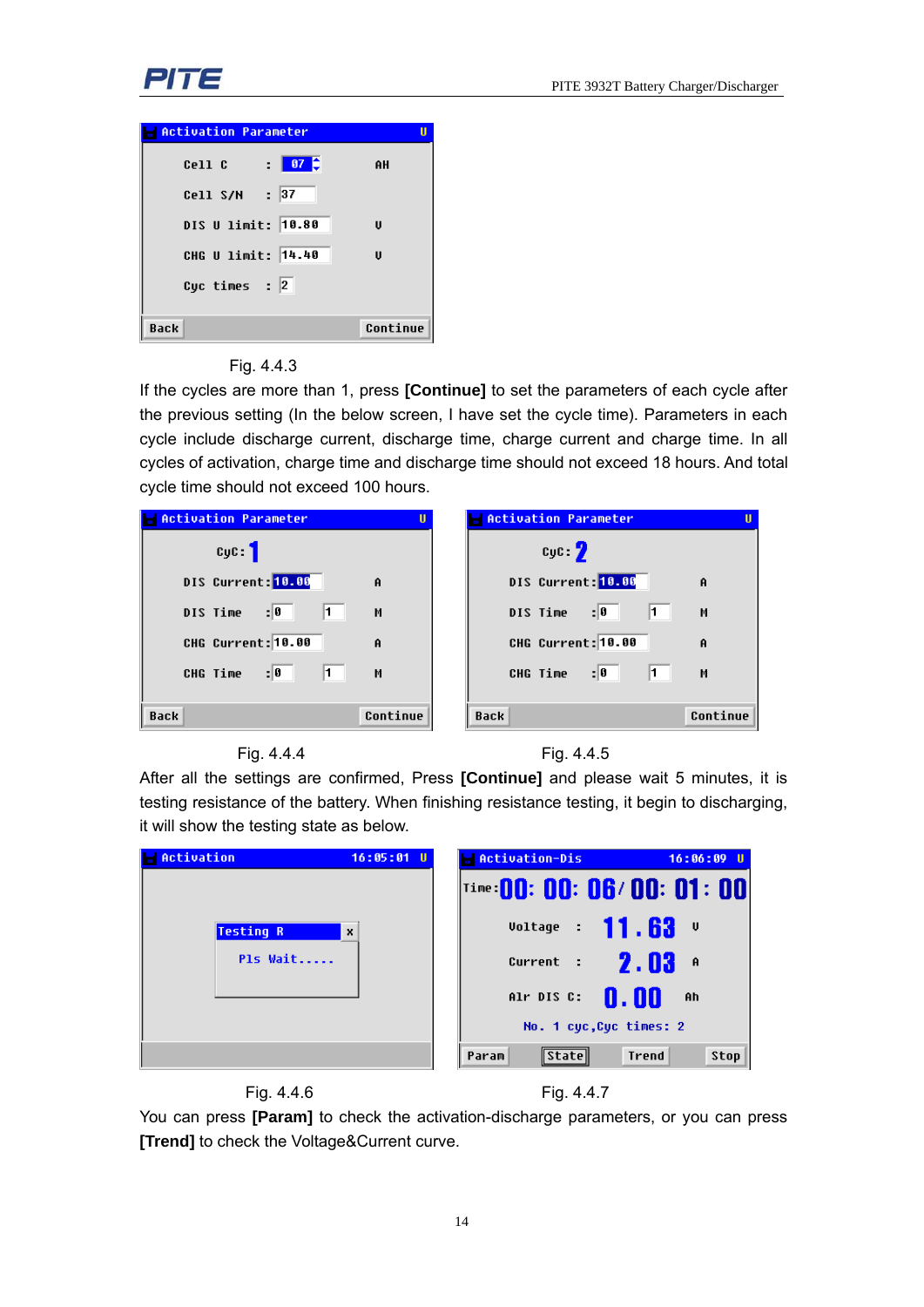

| Activation-Dis<br><b>Service Service</b> | $16:06:51$ U       | Activation-Dis | $16:06:59$ U   |
|------------------------------------------|--------------------|----------------|----------------|
| Cuc times $: 2$                          |                    |                |                |
| DIS U limit: 10.80                       | $\mathbf{U}$       |                |                |
| CHG U limit: 14.40                       | <b>U</b>           |                |                |
| No. 1 cuc set param                      |                    |                | 11.440         |
| DIS Current: 10.00                       | $\mathbf{a}$       |                |                |
| DISTIME 0 H 1                            | М                  |                |                |
| CHG Current: 10.00                       | $\mathbf{\hat{H}}$ |                |                |
| CHG Time : 0 H 1<br>UD                   | M Down             |                | 8.718          |
| State<br>Trend<br>Paraml                 | Stop               | State<br>Param | Stop<br>∥Trend |





When finishing activation-discharging, please wait for 5 minutes, it will test the battery resistance again, when finished resistance testing, it begin to activation-charging, below shows the charging state







You can press **[Param]** to check the activation-charge parameters, or you can press **[Trend]** to check the Voltage&Current curve.

| <b>Activation-Cha</b>          | $16:12:41$ U |
|--------------------------------|--------------|
| Cuc times : 2                  |              |
| DIS U limit: 10.80             | U            |
| CHG U limit: 14.40             | U            |
| No. 1 cyc set param            |              |
| <b>DIS Current: 10.00</b>      | Ĥ            |
| DISTime: 0 H 1                 | М            |
| CHG Current: 10.00             | Ĥ            |
| Up                             | M Down       |
| State<br><b>Trend</b><br>Param | Stop         |

Fig. 4.4.12 Fig. 4.4.13 When cycle 1 finished, it begins cycle 2. It will test the battery resistance first

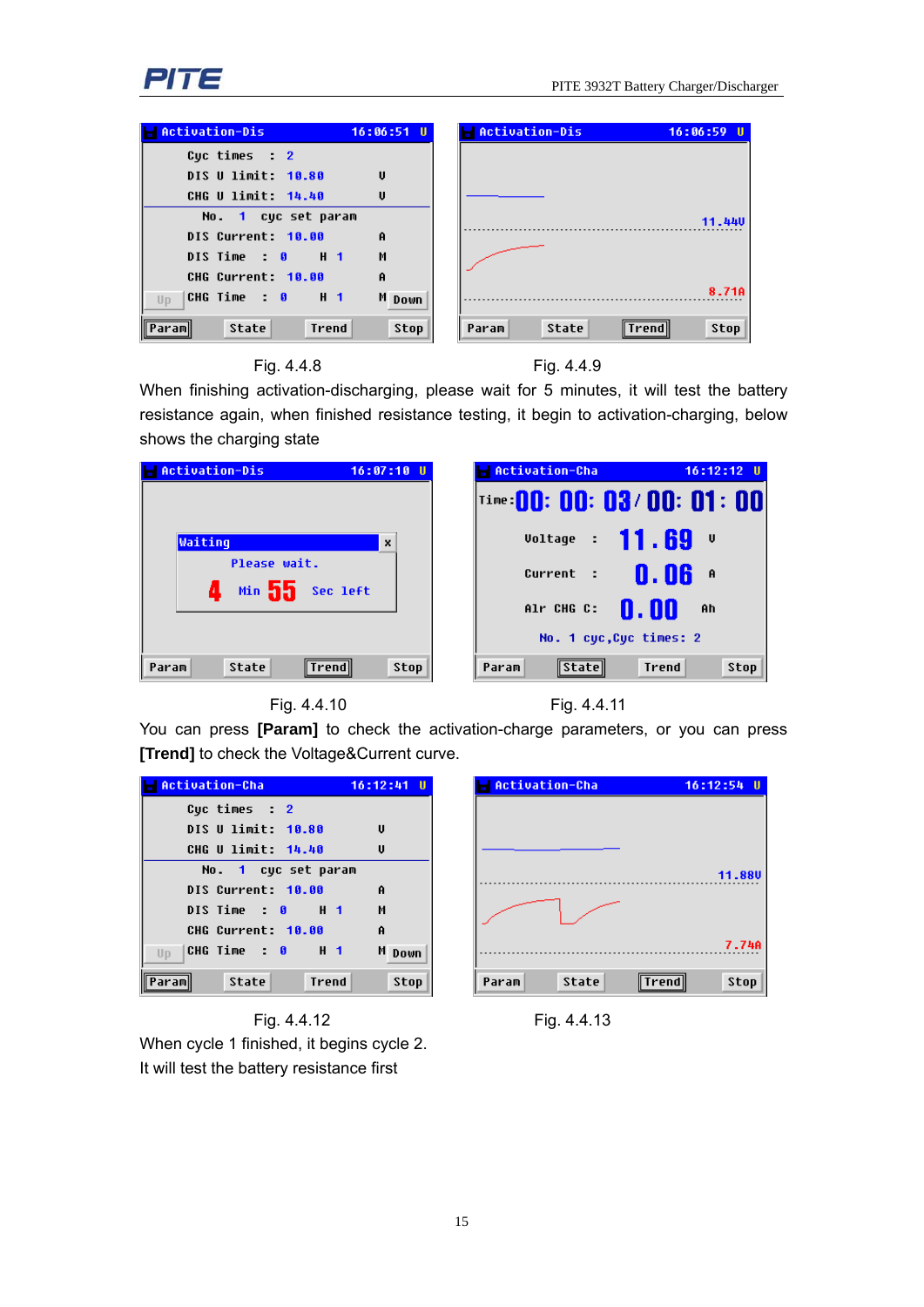

| Activation-Cha                                             | $16:13:16$ U              | Activation-Cha               | $16:18:13$ U              |
|------------------------------------------------------------|---------------------------|------------------------------|---------------------------|
| Waiting<br>Please wait.<br><b>Min</b> 54<br>Д.<br>Sec left | $\boldsymbol{\mathsf{x}}$ | <b>Testing R</b><br>Pls Wait | $\boldsymbol{\mathsf{x}}$ |
| State<br>Param<br> Trend                                   | $\text{Stop}$             | State<br>Param               | Stop<br><b>Trend</b>      |

Fig. 4.4.14 Fig. 4.4.15

Then it will proceed with discharge→resistance testing→ charge → resistance testing as the same in cycle 1.

| <b>Activation-Dis</b>                          | $16:19:38$ U         | <b>Activation-Dis</b>          | $16:20:39$ U         |
|------------------------------------------------|----------------------|--------------------------------|----------------------|
| ™ <b>©0: 00: 22/00: 01: 00</b>                 |                      |                                |                      |
| Voltage : 11.53                                | V                    | Waiting                        | x                    |
| Current : $\frac{6}{6}$ . 85 $\frac{8}{3}$     |                      | <b>Please wait</b>             |                      |
| Alr DIS C:                                     | 0.02<br>Ah           | thin 4.2 Sec left              |                      |
| No. 2 cyc, Cyc times: 2                        |                      |                                |                      |
| <b>State</b><br>Param                          | <b>Trend</b><br>Stop | <b>State</b><br>Param          | <b>Trend</b><br>Stop |
| Activation-Cha                                 | $16:25:29$ U         | Activation-Cha                 | $16:26:35$ U         |
| Time: 00: 00: 05/ 00: 01: 00                   |                      |                                |                      |
| Voltage : $11.70$ V                            |                      | Waiting                        | ×                    |
| Current : $\mathbf{0.06}$ A                    |                      | Please wait<br>Min 50 Sec left |                      |
| Alr CHG C:                                     | 0.00<br>Ah           | д                              |                      |
| No. 2 cyc, Cyc times: 2                        |                      |                                |                      |
| <b>State</b><br>Param                          | <b>Trend</b><br>Stop | State<br>Param                 | <b>Trend</b><br>Stop |
| Activation-Cha<br><b>Testing R</b><br>Pls Wait | $16:31:34$ U<br>x    |                                |                      |
|                                                |                      |                                |                      |

Fig. 4.4.16

State

**Trend** 

Param

 $\mathsf{Stop}$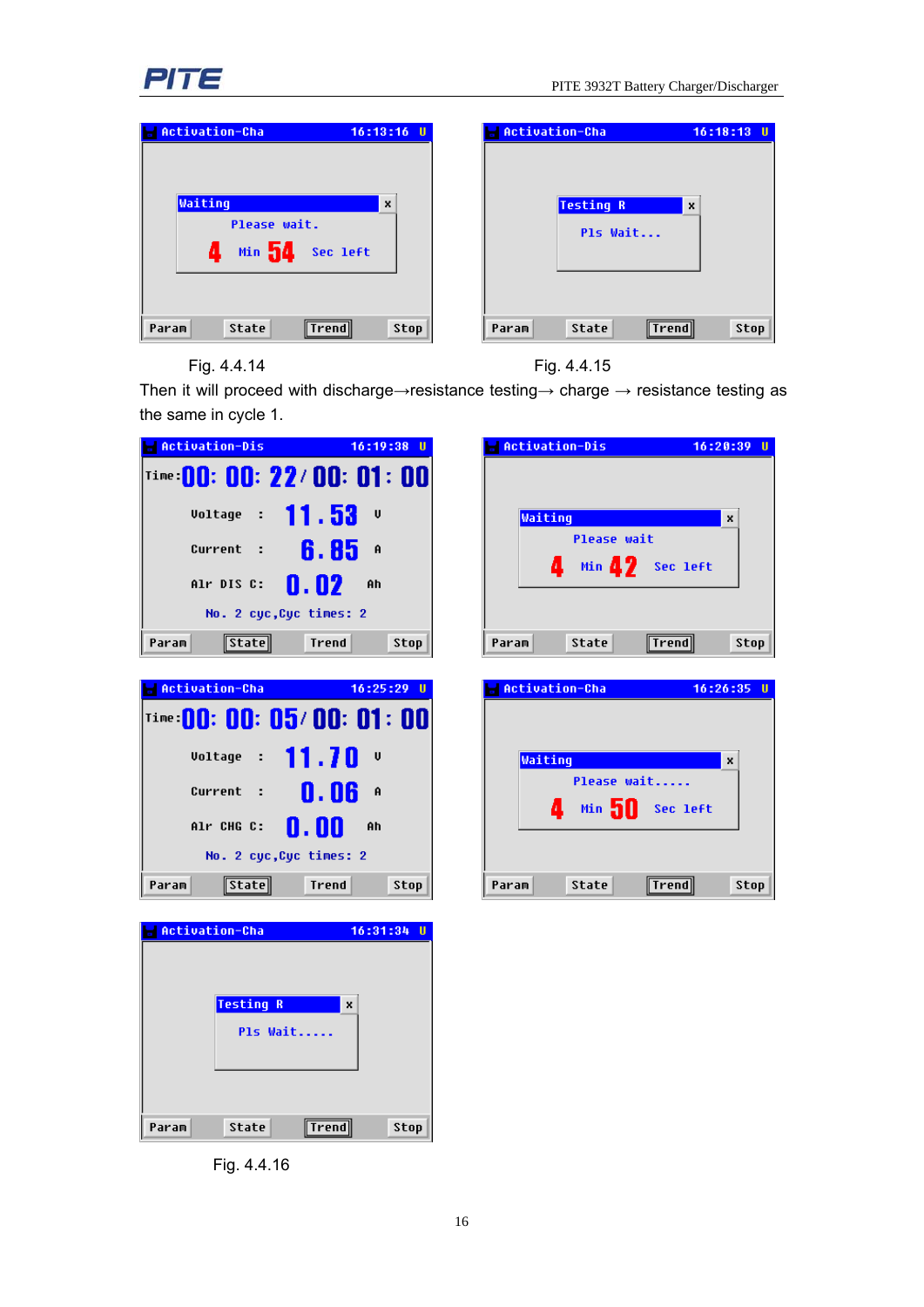# **4.5 Cell Resistance**

It is for testing internal resistance of battery. Select **[Test InRes]** in the main menu, and Press **ENT** to confirm. It will show the below screen. Setting of capacity and current is for the calculation of testing resistance. After inputting the capacity value, press **[Test] or ENT** to begin resistance test. Resistance value will come out in 15 to 20 seconds.

|                   |                              | U.                        | Test R      | 14:28:23<br>U                                                                              |
|-------------------|------------------------------|---------------------------|-------------|--------------------------------------------------------------------------------------------|
|                   |                              |                           |             | Test R                                                                                     |
| Charge            | Discharge                    | Activation                | Cell C:     | $\begin{array}{ c c c }\n\hline\n\textbf{07} & \textbf{0} & \textbf{0}\n\end{array}$<br>Ah |
| <b>Test InRes</b> | Data                         | <b>System</b>             | Test I:     | 1.00<br>$\mathbf{\hat{H}}$                                                                 |
|                   |                              | $03 - 22 - 2012$ 10:52:08 | <b>Back</b> | Test                                                                                       |
|                   |                              |                           |             |                                                                                            |
| Test R            |                              | 14:29:13 U                | Test R      | п                                                                                          |
|                   |                              |                           |             | <b>Test R Result</b>                                                                       |
|                   | <b>Testing R</b><br>Pls Wait | ×                         | Cell R:     | $20.36$ mo                                                                                 |
| <b>Back</b>       |                              | $\vert$ Test $\vert$      | <b>Back</b> | $\sqrt{\text{Test}}$                                                                       |

Fig. 4.5

# **4.6 Data Management**

Please return to the main menu as below for data management: Choose the item in "Data for" option, it has three choices: charger, discharger and activator

|                   |           | U                         | Ы   | Data for            | Charge           | ⇡      |        |  |
|-------------------|-----------|---------------------------|-----|---------------------|------------------|--------|--------|--|
|                   |           |                           | N0  | File                | Time             |        | Size   |  |
|                   |           |                           | 66  | <b>CHA00158.PUK</b> | $03 - 20$ 15:42  |        | 112B   |  |
|                   |           |                           | 81  | <b>CHA00157.PUK</b> | $03 - 20110:21$  |        | 400B   |  |
| Charge            | Discharge | Activation                | 82  | CHA00156.PUK        | $03 - 2008 : 38$ |        | 400B   |  |
|                   |           |                           | 83. | CHA00155.PUK        | $03 - 19$ 15:46  |        | 152B   |  |
|                   |           |                           | A4. | CHAAA154.PIIK       | $03-19$ $14:13$  |        | 784B   |  |
|                   |           |                           | 85  | <b>CHA00153.PUK</b> | $03 - 19$ 13:43  |        | 240B   |  |
|                   | œ         |                           | 86  | <b>CHA00152.PUK</b> | $03-19$ 10:59    |        | 240B   |  |
|                   |           |                           | 87  | <b>CHA00151.PUK</b> | $03-19$ 10:51    |        | 16 QB  |  |
| <b>Test InRes</b> | Data      | <b>Sustem</b>             | 88  | <b>CHAAA15A.PUK</b> | $03 - 19$ 10:40  |        | 88B    |  |
|                   |           |                           | A9  | <b>CHA00149.PUK</b> | $03 - 19$ 10:39  |        | 96B    |  |
|                   |           | $03 - 20 - 2012$ 16:38:38 |     | Back<br>Open        | Save             | Delete | Format |  |

Fig. 4.6.1

Use arrow keys to select data, and double click what you choose, you will see data for previous operations: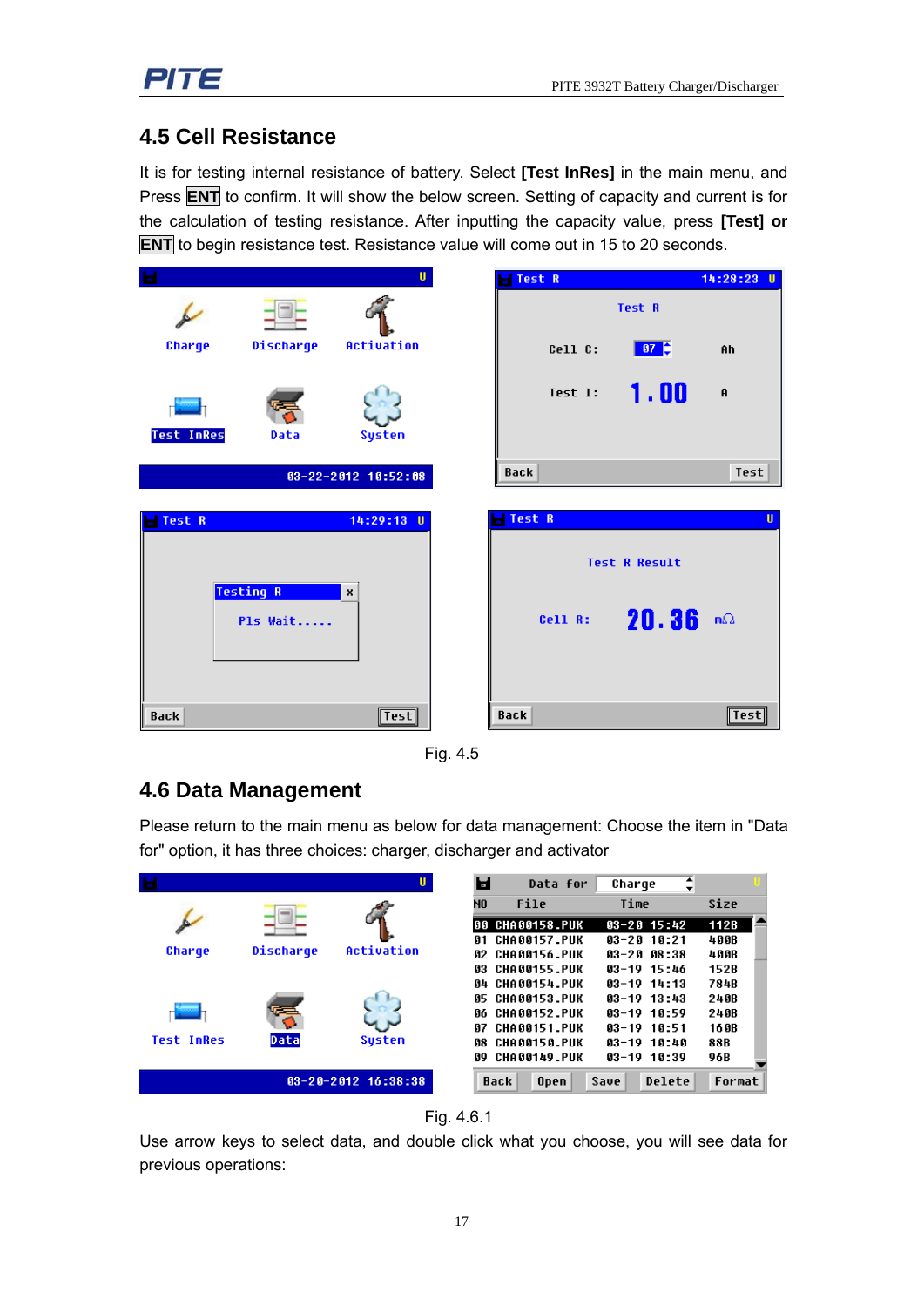



Fig. 4.6.2

If you want to save the data to USB, you can click **[save]** button, it will transfer the data to USB. Make sure that the USB drive has already been inserted in the PITE 3932T main unit.

In the same screen as above, select **[Delete]** and relevant testing date for data deleting.

# **4.7 System Management**

Please return main menu, you will see the option **[System]** for management.





#### **4.7.1 Time Setting**

After enter **[System]**, select **[Time]** as below, Use arrow keys on main unit and orient and change the numbers and press **ENT** to save the numbers as below:



Fig. 4.7.1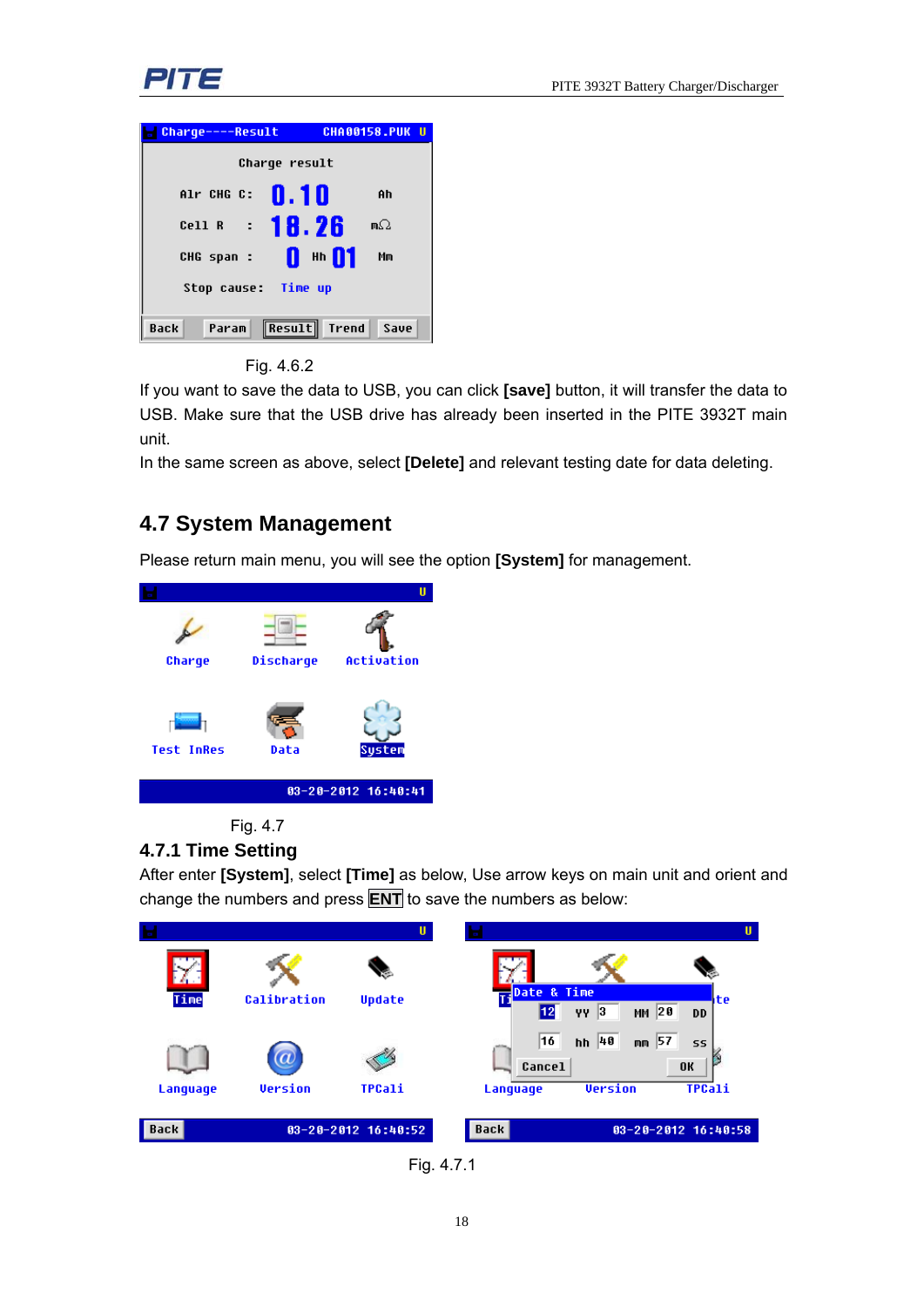

#### **4.7.2 System Update**

Save the updating program (PITE3932.bin and SCRIPT00.TXT) got from PITE in USB drive and insert the USB drive in the PITE 3932T main unit. After restarting the main unit, the program will be updated automatically. It is simple and convenient.

#### **4.7.3 System Language**

Please return to system menu and choose **[Language]**, change the language you need.



Fig. 4.7.3

# **5. ANALYZING SOFTWARE**

Testing data saved in the PITE 3932T could be transferred to a personal computer via USB drive for data analyzing. Before the analyzing, please install the following software first. **NOTE:** You are recommended to run this software in Operation System of Windows XP.

## **5.1 Installing the Software**

1. Start the PC.

2. Stop all applications that are running on the PC (recommended).

3. Insert the CD for analyzing software of PITE 3932T into the CD-ROM drive.

Note: If the **[install]** dialog is not dis played automatically, run the installation program in the following location: X:\ setup.exe. ("X" indicates the CD-ROM drive. "X" may vary by com puters.)

4. Once the computer detects the CD-R, screen of **[install]** will pop up. Follow the screen instructions to install the program. After installation, you will find PITE 3932T program icon



Analyzing system of Battery Activator4.02.lnk on the PC desktop.

# **5.2 Software Startup**

A. Double click the software icon on desktop. A window will pop up to remind you connecting the central database first. This database will be used to save the data when this analyzing software is running. Click **[OK]** to start in the following step.

B. Click **[Data Management]** → **[Connect central database]**: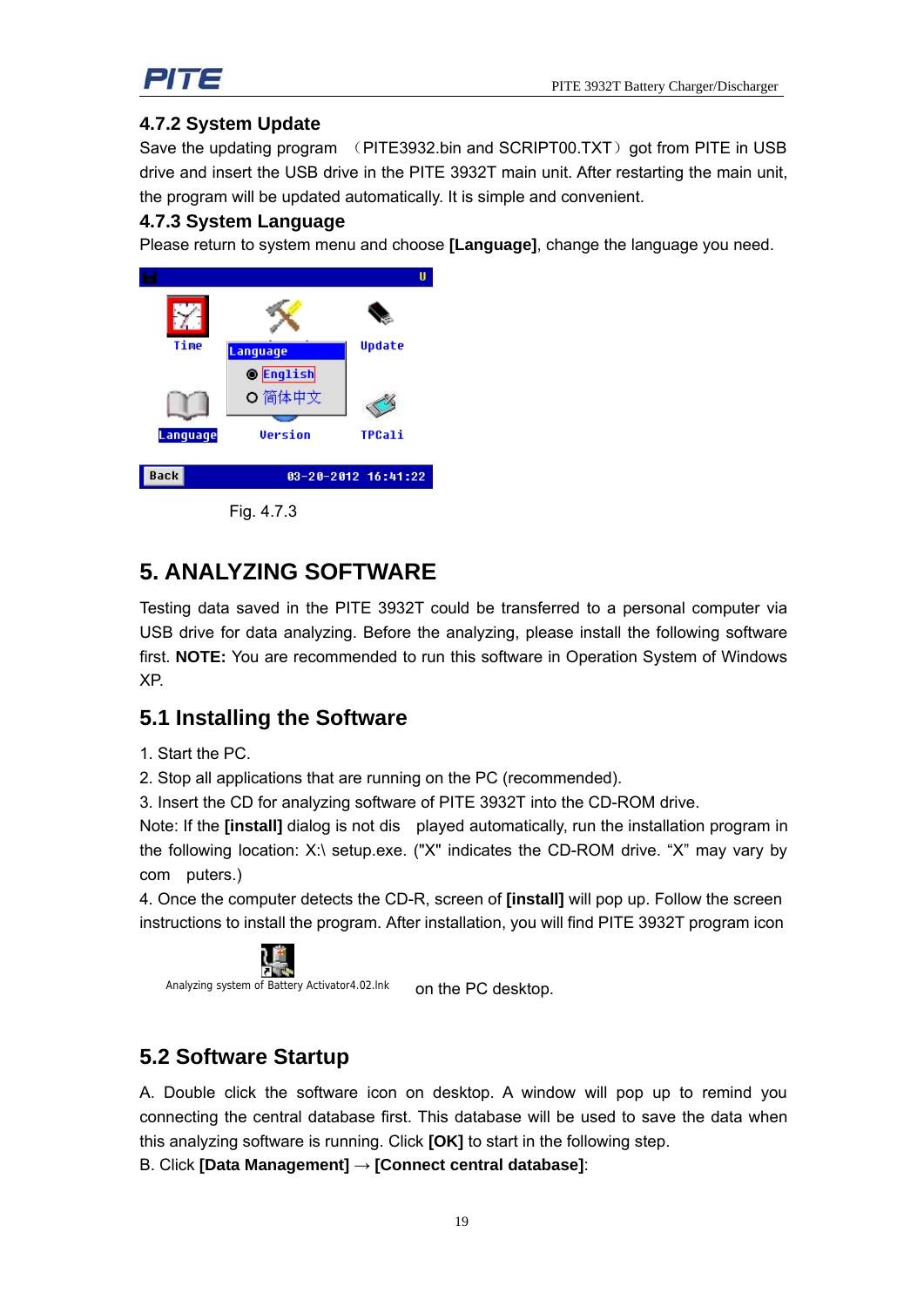

| Analyzing system of Battery Activator |                |                                             |  |  |
|---------------------------------------|----------------|---------------------------------------------|--|--|
|                                       |                |                                             |  |  |
| Read data                             |                |                                             |  |  |
| Connect central database              |                |                                             |  |  |
| Exit                                  |                |                                             |  |  |
| Total record of -                     |                | 0<br>times of data for charge and discharge |  |  |
| Discharg 0                            |                | Unit-time                                   |  |  |
| Charge                                | $\overline{0}$ | Unit-time                                   |  |  |
| Activation                            | $\Omega$       | Unit-time                                   |  |  |
|                                       |                |                                             |  |  |
|                                       |                |                                             |  |  |

Fig.5.2.B

C. Select **[Create new central database]** and follow the screen instructions to install the default database

| <b>Guidance for central database</b>                                            |  |
|---------------------------------------------------------------------------------|--|
| C Create new central database<br>C Connect existing central database            |  |
| Present: C:\DataBase\Battery Activator.mdb<br>Prev<br>Next.<br>Finish<br>Cancel |  |



Note: Click **[Change Path]** to change the installation path for database, click **[Next]** and then **[Finish]** to complete the setting.



#### Fig.5.2.C2

D. Or you could select **[Connect existing central database]**, click **[Next]** and then **[Finish]** to confirm the path setting.

#### **5.3 Main Operation**

The main screen and definition of main menu are as below: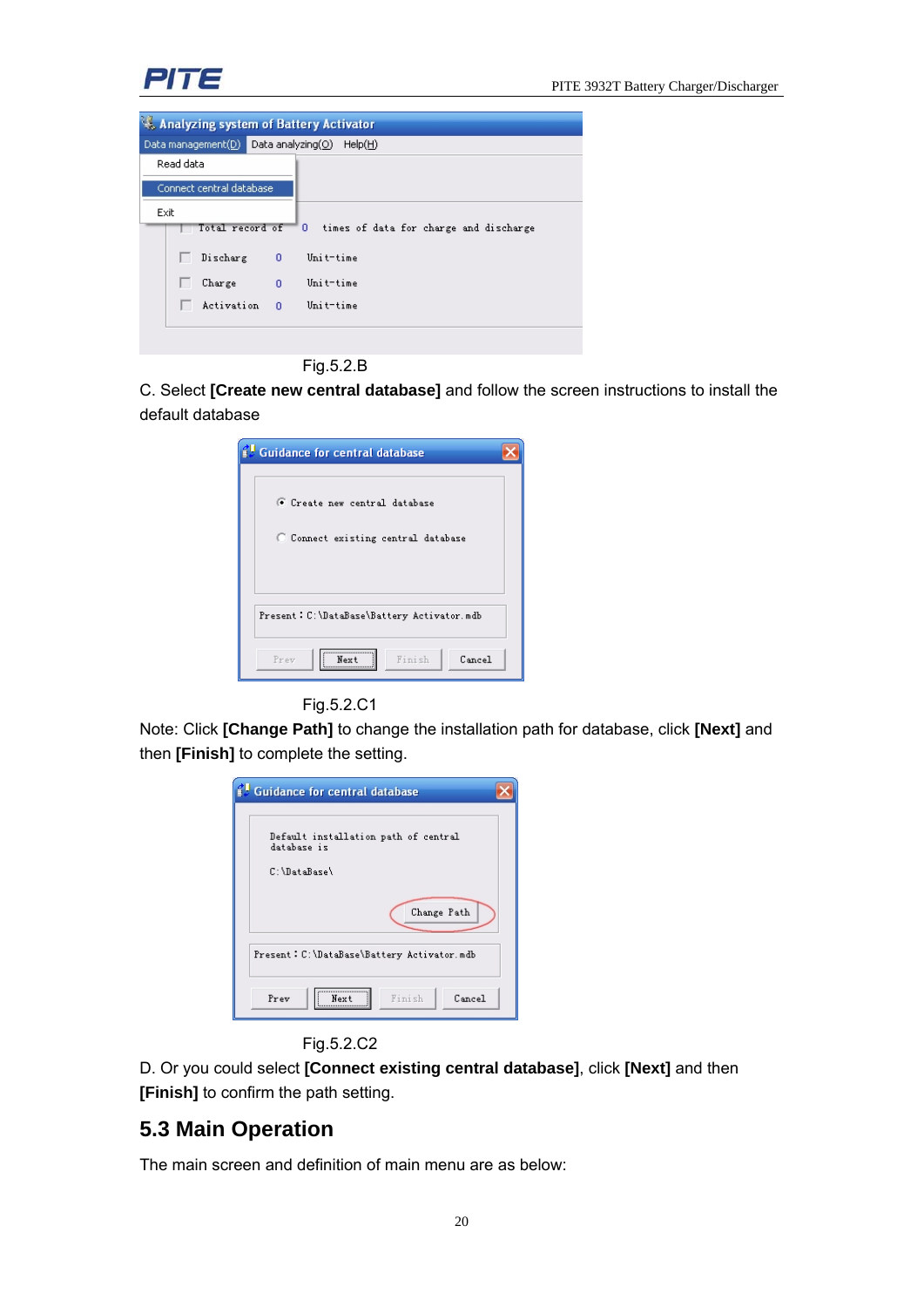



#### **5.3.1 Read the Data**

To view the data saved in USB drive, please firstly insert the USB drive in the PC, select **[Read data]** on analyzing software and select the data with format of ".PUK" (Charge, Discharge and Activation data). Screens are as below:

| Analyzing system of Battery Activator        |    |                                                          |  |  |
|----------------------------------------------|----|----------------------------------------------------------|--|--|
| Data management(D) Data analyzing(O) Help(H) |    |                                                          |  |  |
| Read data                                    |    |                                                          |  |  |
| Connect central database                     |    |                                                          |  |  |
| Exit                                         |    | Total record of 6 times of data for charge and discharge |  |  |
| Discharg 1                                   |    | Unit-time                                                |  |  |
| Charge                                       | 3. | Unit-time                                                |  |  |
| Activation <sub>2</sub>                      |    | Unit-time                                                |  |  |
|                                              |    |                                                          |  |  |

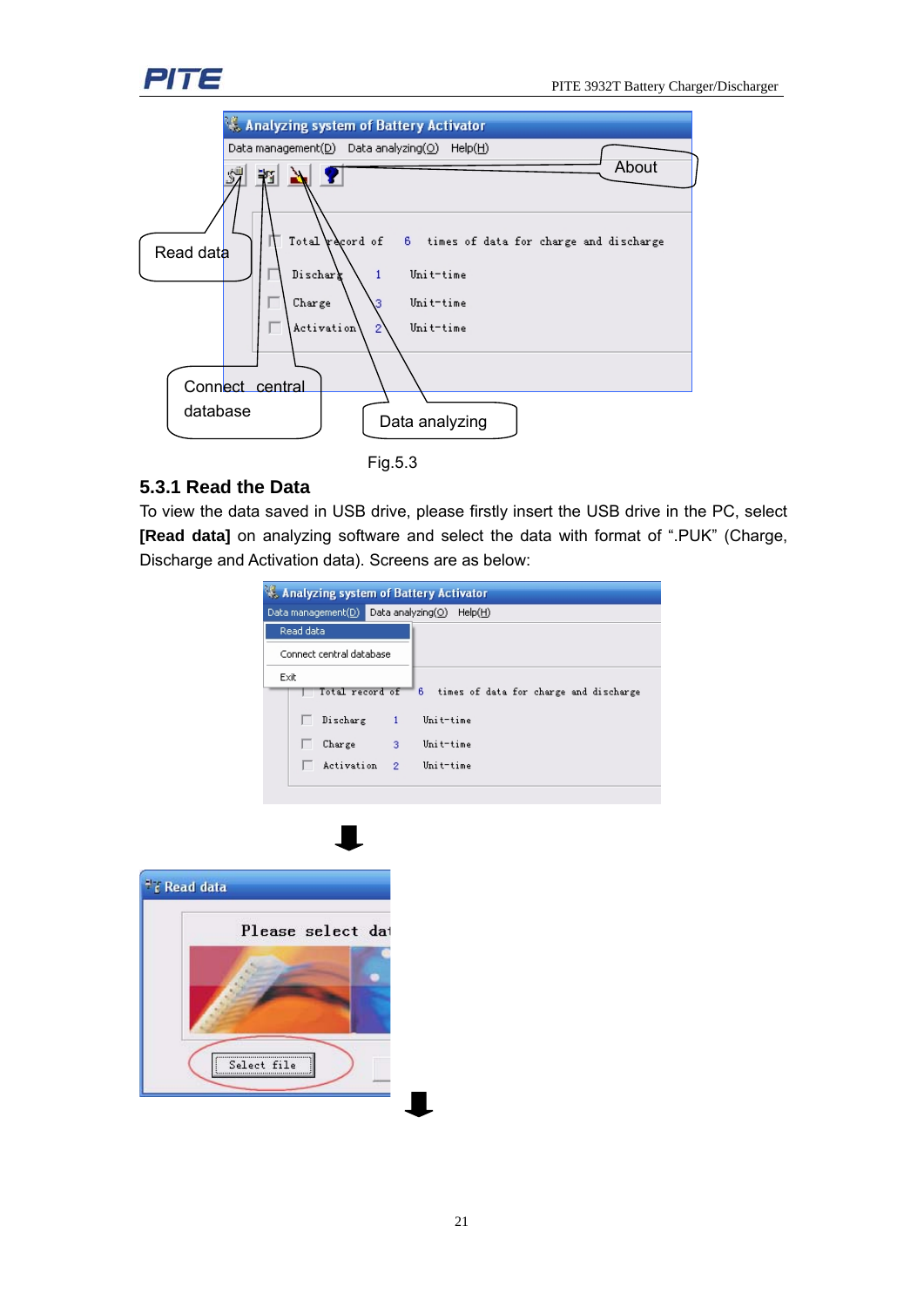

| <b>Open</b>                                                       |                                                                                                                                                                    |                                     |                          |                           |                |
|-------------------------------------------------------------------|--------------------------------------------------------------------------------------------------------------------------------------------------------------------|-------------------------------------|--------------------------|---------------------------|----------------|
| Look in:                                                          | My Computer                                                                                                                                                        |                                     | $\overline{\phantom{a}}$ | $\div$ $\blacksquare$     |                |
| My Recent<br>Documents.<br>Desktop<br>My Documents<br>My Computer | Disk (C:)<br>Disk (D:)<br>Disk (E:)<br>DVD-RAM Drive (F:)<br>ChinaTelecom (G:)<br>Removable Disk (H:)<br>Shared Documents<br>Diana's Documents<br>USB Video Device | - Allegro on '192.168.252.250' (2:) |                          |                           |                |
| My Network<br>Places                                              | File name:<br>Files of type:                                                                                                                                       | Data file(".PUK)                    |                          | ٠<br>$\blacktriangledown$ | Open<br>Cancel |

Fig.5.3.1

#### **5.3.2 Analyzing for Discharging**

To begin analyzing the data of Discharging, firstly select **[Data analyzing]**, select **[DIS]** and then cell number in the drop-down option as below:

| Select cell NO. |  |                        |  |
|-----------------|--|------------------------|--|
|                 |  | ODIS CCharge CActivate |  |
| Select cell No. |  |                        |  |
| 1               |  |                        |  |
| öΨ              |  | Cancel                 |  |

Fig.5.3.2

After the above selection, click **[OK]** to go the following step:



Fig. 5.3.2

To export the testing data in a report, please click the button Export to Word at the bottom.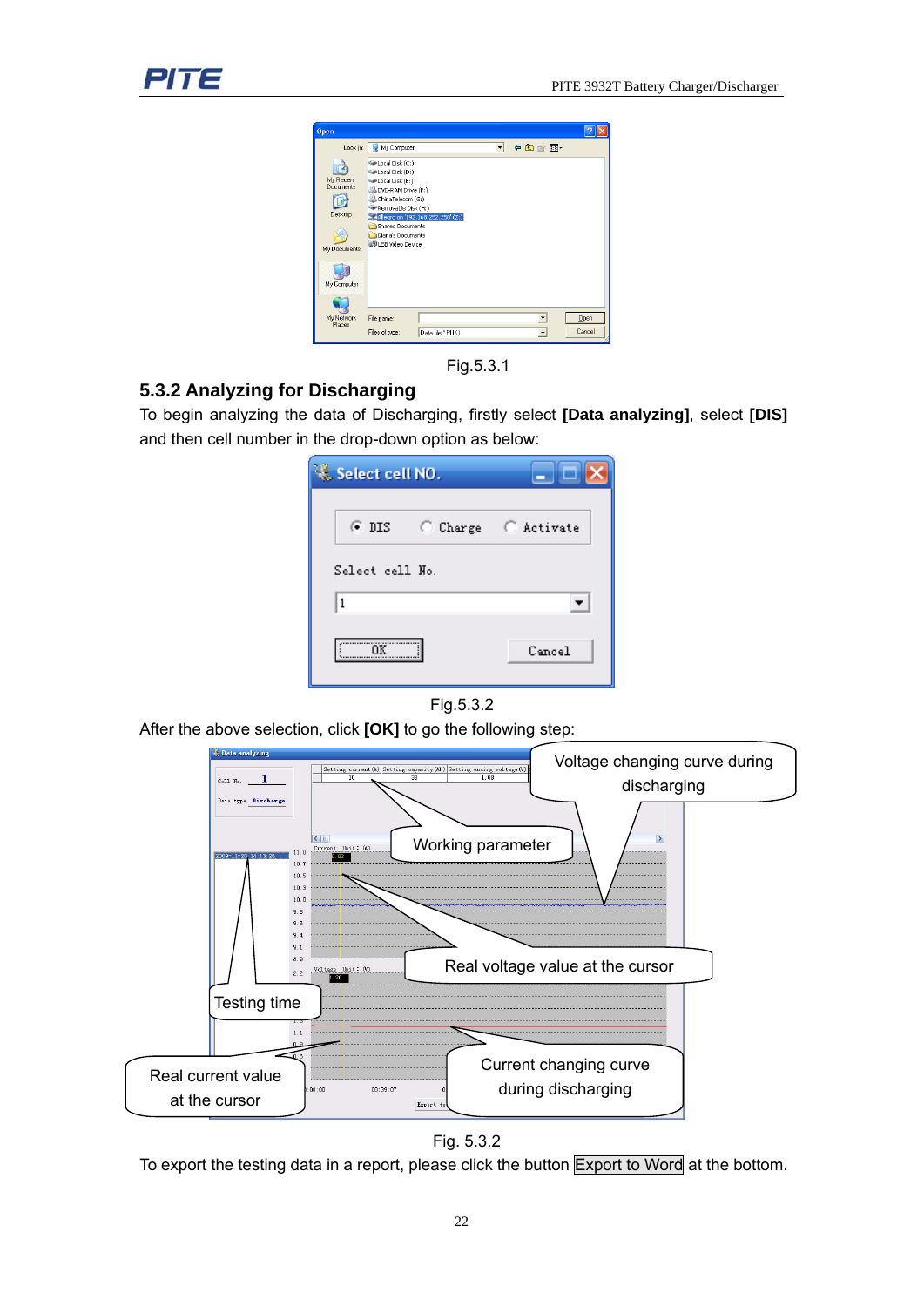

Input necessary for station number, string number and so on to continue, the testing data will be generated as a report in the format of Microsoft word. This is same operation for testing data of charging and activation mentioned below.

#### **5.3.3 Analyzing for Charging**

To begin analyzing the data of Charging, firstly select **[Data analyzing]**, select **[Charge]** and then cell number in the drop-down option as below:





After the above selection, click **[OK]** to go the following step:



#### **5.3.4 Analyzing for Activation**

To begin analyzing the data of Activation, firstly select **[Data analyzing]**, select **[Activate]** and then cell number in the drop-down option as below: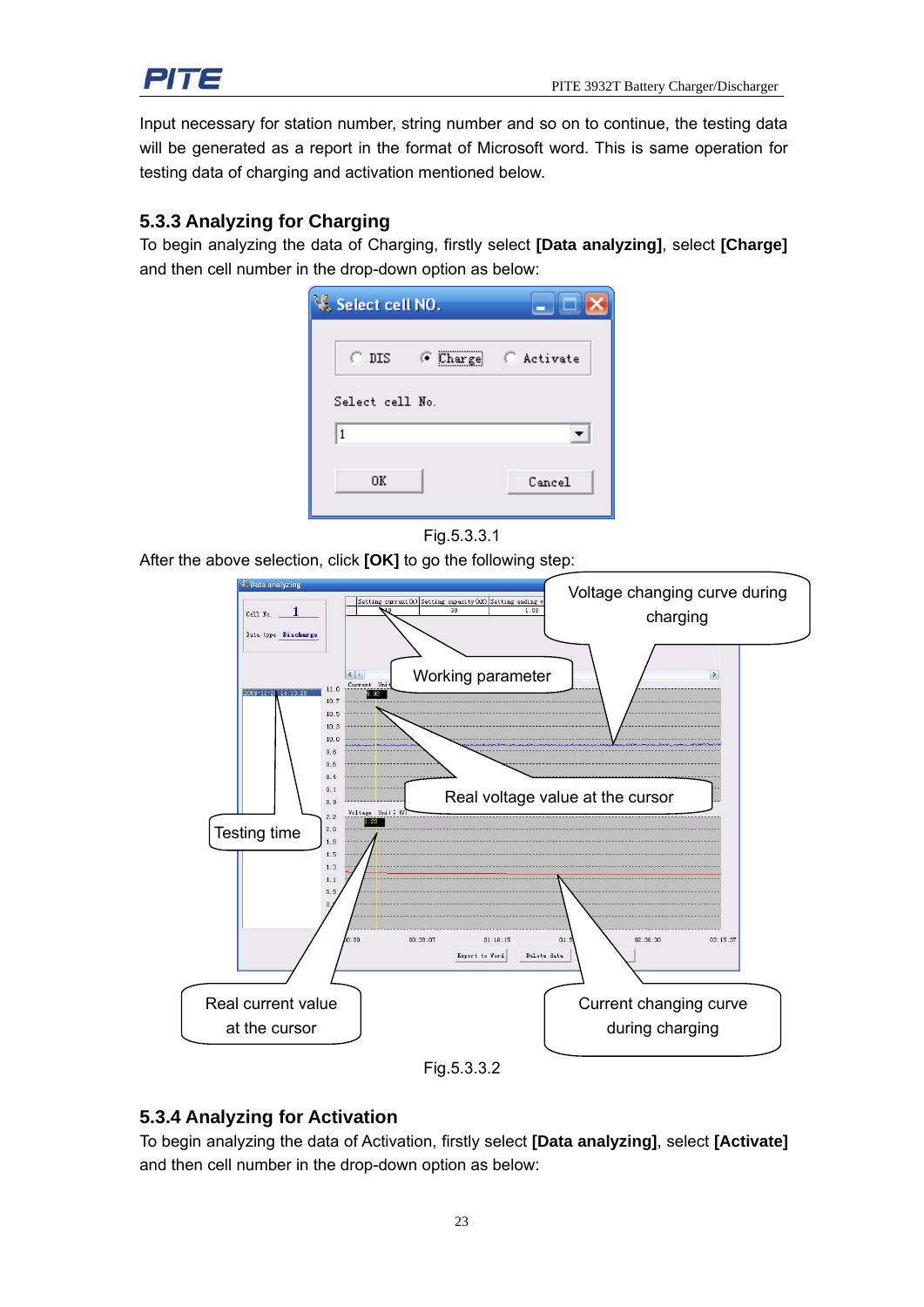





After the above selection, click **[OK]** to go the following step:





# **6. SERVICE AND MAINTENANCE**

# **6.1. Cleaning**

Clean PITE 3932T main unit and its accessories with damp cloth and a mild soap. Do not use abrasives, solvents, or alcohol, as they can deform or discolor the PITE 3932T and the accessories.

 $\Lambda$ WARNING: For your own safety, make sure that the main unit and accessories are not